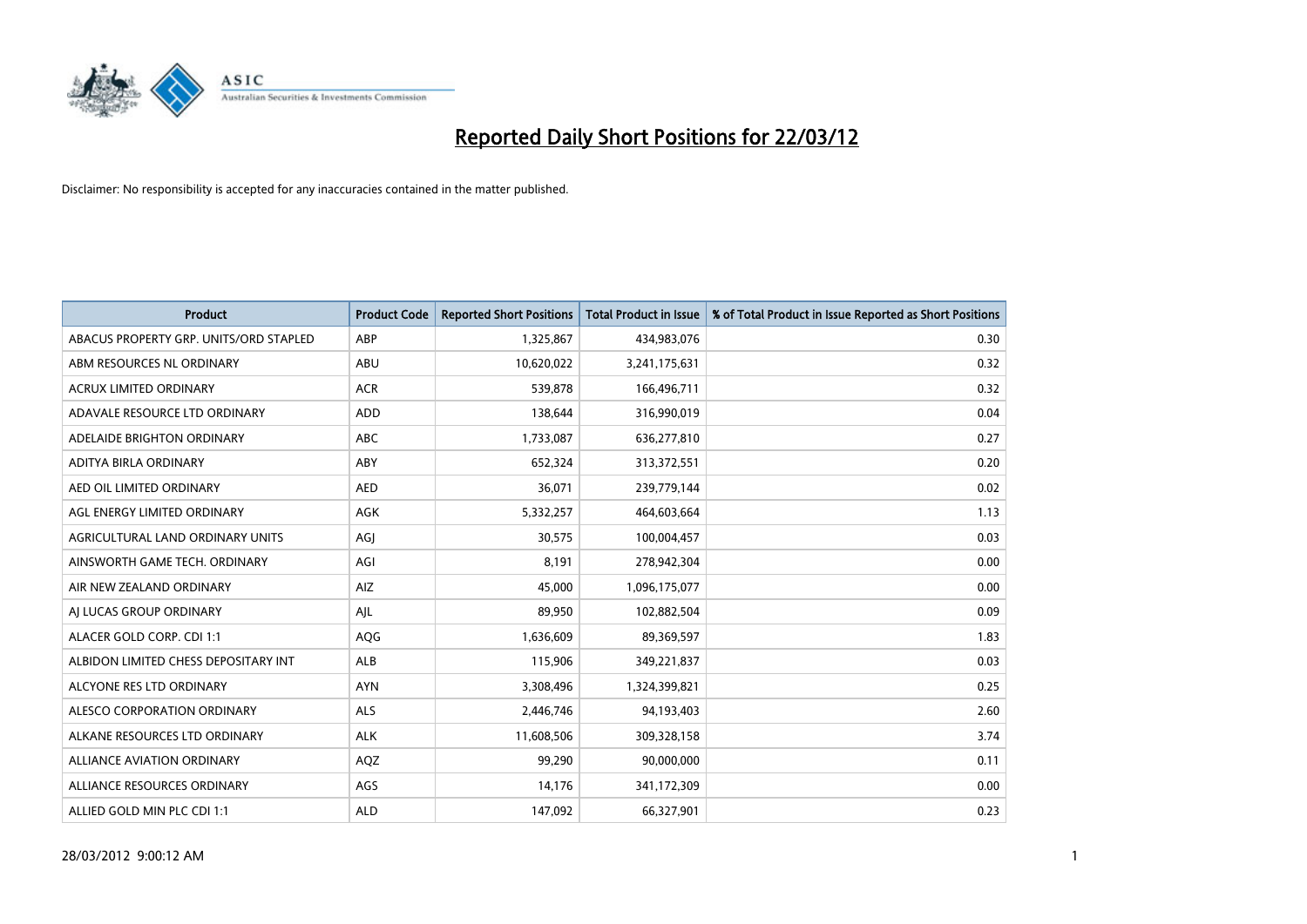

| <b>Product</b>                         | <b>Product Code</b> | <b>Reported Short Positions</b> | <b>Total Product in Issue</b> | % of Total Product in Issue Reported as Short Positions |
|----------------------------------------|---------------------|---------------------------------|-------------------------------|---------------------------------------------------------|
| ALLIED HEALTH LTD ORDINARY             | AHZ                 | 109,920                         | 660,024,294                   | 0.02                                                    |
| ALTONA MINING LTD ORDINARY             | <b>AOH</b>          | 750,138                         | 522,091,038                   | 0.14                                                    |
| ALUMINA LIMITED ORDINARY               | <b>AWC</b>          | 63,696,950                      | 2,440,196,187                 | 2.57                                                    |
| AMADEUS ENERGY ORDINARY                | AMU                 | 454,000                         | 267,016,552                   | 0.17                                                    |
| AMALGAMATED HOLDINGS ORDINARY          | AHD                 | 19,864                          | 157,596,140                   | 0.01                                                    |
| AMCOM TELECOMM. ORDINARY               | AMM                 | 12,896                          | 241,491,904                   | 0.01                                                    |
| AMCOR LIMITED ORDINARY                 | AMC                 | 6,419,092                       | 1,206,684,923                 | 0.51                                                    |
| AMP LIMITED ORDINARY                   | AMP                 | 11,234,249                      | 2,854,672,784                 | 0.38                                                    |
| AMPELLA MINING ORDINARY                | <b>AMX</b>          | 1,239,287                       | 229,062,032                   | 0.53                                                    |
| ANSELL LIMITED ORDINARY                | <b>ANN</b>          | 3,143,722                       | 130,656,668                   | 2.40                                                    |
| ANTARES ENERGY LTD ORDINARY            | AZZ                 | 203,283                         | 260,000,000                   | 0.08                                                    |
| ANZ BANKING GRP LTD ORDINARY           | ANZ                 | 19,346,562                      | 2,679,508,264                 | 0.69                                                    |
| APA GROUP STAPLED SECURITIES           | APA                 | 23,324,102                      | 644,485,583                   | 3.62                                                    |
| APEX MINERALS NL ORDINARY              | <b>AXM</b>          | 885,146                         | 5,550,243,713                 | 0.02                                                    |
| APN EUROPEAN RETAIL UNITS STAPLED SEC. | <b>AEZ</b>          | 11,832                          | 544,910,660                   | 0.00                                                    |
| APN NEWS & MEDIA ORDINARY              | <b>APN</b>          | 26,395,909                      | 630,211,415                   | 4.20                                                    |
| AQUARIUS PLATINUM. ORDINARY            | <b>AQP</b>          | 10,407,325                      | 470,312,578                   | 2.21                                                    |
| AQUILA RESOURCES ORDINARY              | <b>AQA</b>          | 4,461,137                       | 411,804,442                   | 1.05                                                    |
| ARAFURA RESOURCE LTD ORDINARY          | ARU                 | 12,802,568                      | 367,980,342                   | 3.46                                                    |
| ARB CORPORATION ORDINARY               | ARP                 | 89,528                          | 72,481,302                    | 0.11                                                    |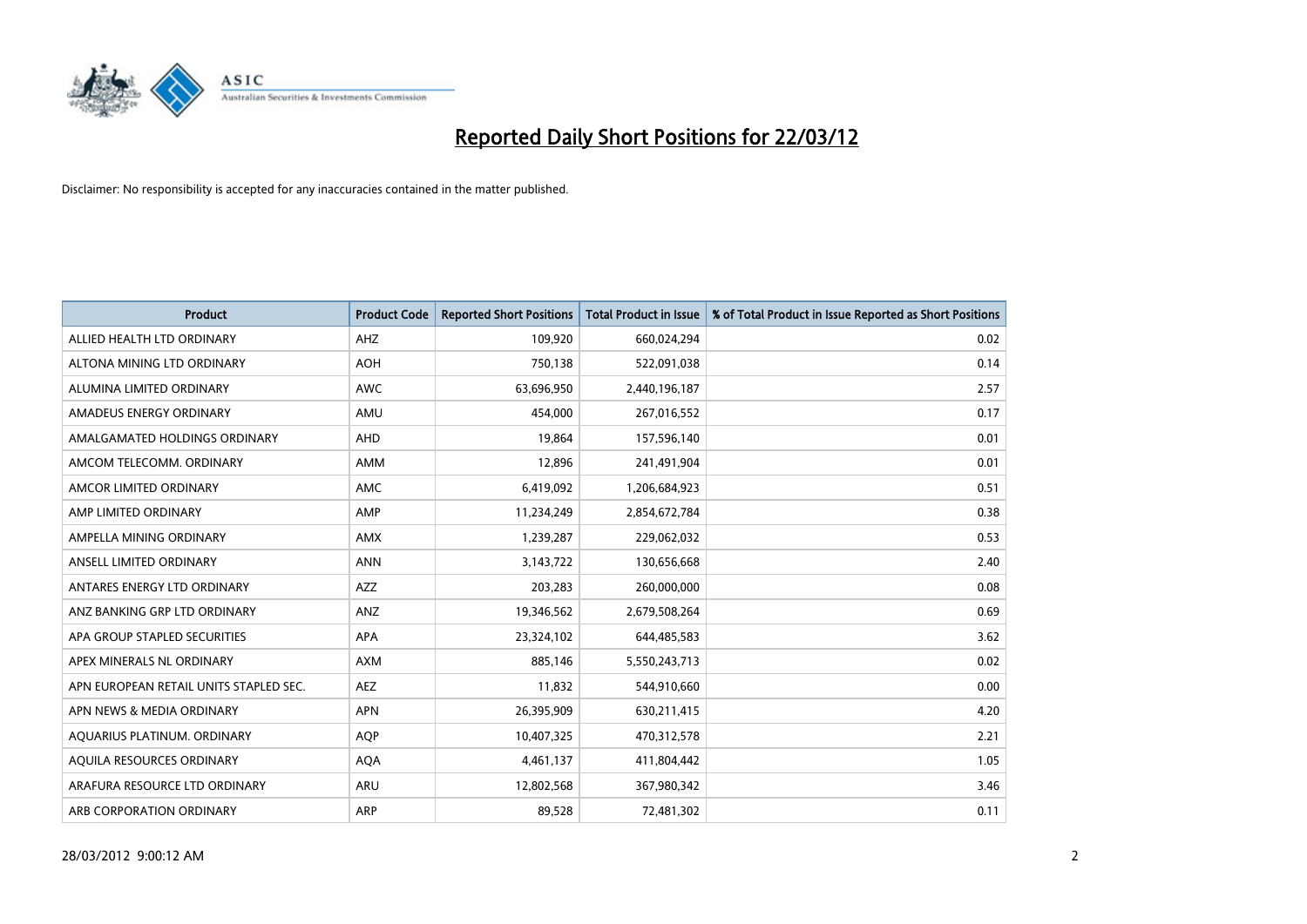

| <b>Product</b>                          | <b>Product Code</b> | <b>Reported Short Positions</b> | <b>Total Product in Issue</b> | % of Total Product in Issue Reported as Short Positions |
|-----------------------------------------|---------------------|---------------------------------|-------------------------------|---------------------------------------------------------|
| ARDENT LEISURE GROUP STAPLED SECURITIES | AAD                 | 276,856                         | 334,209,401                   | 0.09                                                    |
| ARISTOCRAT LEISURE ORDINARY             | ALL                 | 12,999,733                      | 543,181,024                   | 2.39                                                    |
| <b>ASCIANO LIMITED ORDINARY</b>         | <b>AIO</b>          | 12,450,164                      | 975,385,664                   | 1.28                                                    |
| ASG GROUP LIMITED ORDINARY              | ASZ                 | 168,990                         | 171,456,889                   | 0.10                                                    |
| ASPEN GROUP ORD/UNITS STAPLED           | <b>APZ</b>          | 1,575,839                       | 596,206,393                   | 0.27                                                    |
| ASPIRE MINING LTD ORDINARY              | <b>AKM</b>          | 578,489                         | 620,594,556                   | 0.09                                                    |
| <b>ASTON RES LTD ORDINARY</b>           | <b>AZT</b>          | 892,990                         | 204,747,813                   | 0.43                                                    |
| ASTRO JAP PROP GROUP STAPLED SECURITIES | AJA                 | 54,045                          | 58,445,002                    | 0.08                                                    |
| ASX LIMITED ORDINARY                    | <b>ASX</b>          | 3,499,892                       | 175,136,729                   | 2.03                                                    |
| ATLAS IRON LIMITED ORDINARY             | <b>AGO</b>          | 16,079,845                      | 894,874,560                   | 1.80                                                    |
| AURORA OIL & GAS ORDINARY               | AUT                 | 6,386,285                       | 411,655,343                   | 1.56                                                    |
| <b>AUSDRILL LIMITED ORDINARY</b>        | ASL                 | 1,110,416                       | 303,654,821                   | 0.37                                                    |
| AUSENCO LIMITED ORDINARY                | AAX                 | 1,178,197                       | 123,258,843                   | 0.96                                                    |
| AUSGOLD LIMITED ORDINARY                | <b>AUC</b>          | 27,600                          | 120,628,473                   | 0.02                                                    |
| <b>AUSTAL LIMITED ORDINARY</b>          | ASB                 | 239,908                         | 188,069,638                   | 0.13                                                    |
| AUSTAR UNITED ORDINARY                  | <b>AUN</b>          | 2,359,343                       | 1,271,505,737                 | 0.18                                                    |
| AUSTBROKERS HOLDINGS ORDINARY           | <b>AUB</b>          | $\overline{2}$                  | 55,545,576                    | 0.00                                                    |
| AUSTIN ENGINEERING ORDINARY             | ANG                 | 6,644                           | 72,314,403                    | 0.00                                                    |
| <b>AUSTRALAND ASSETS ASSETS</b>         | AAZPB               | 1,168                           | 2,750,000                     | 0.04                                                    |
| AUSTRALAND PROPERTY STAPLED SECURITY    | <b>ALZ</b>          | 792,435                         | 576,846,597                   | 0.13                                                    |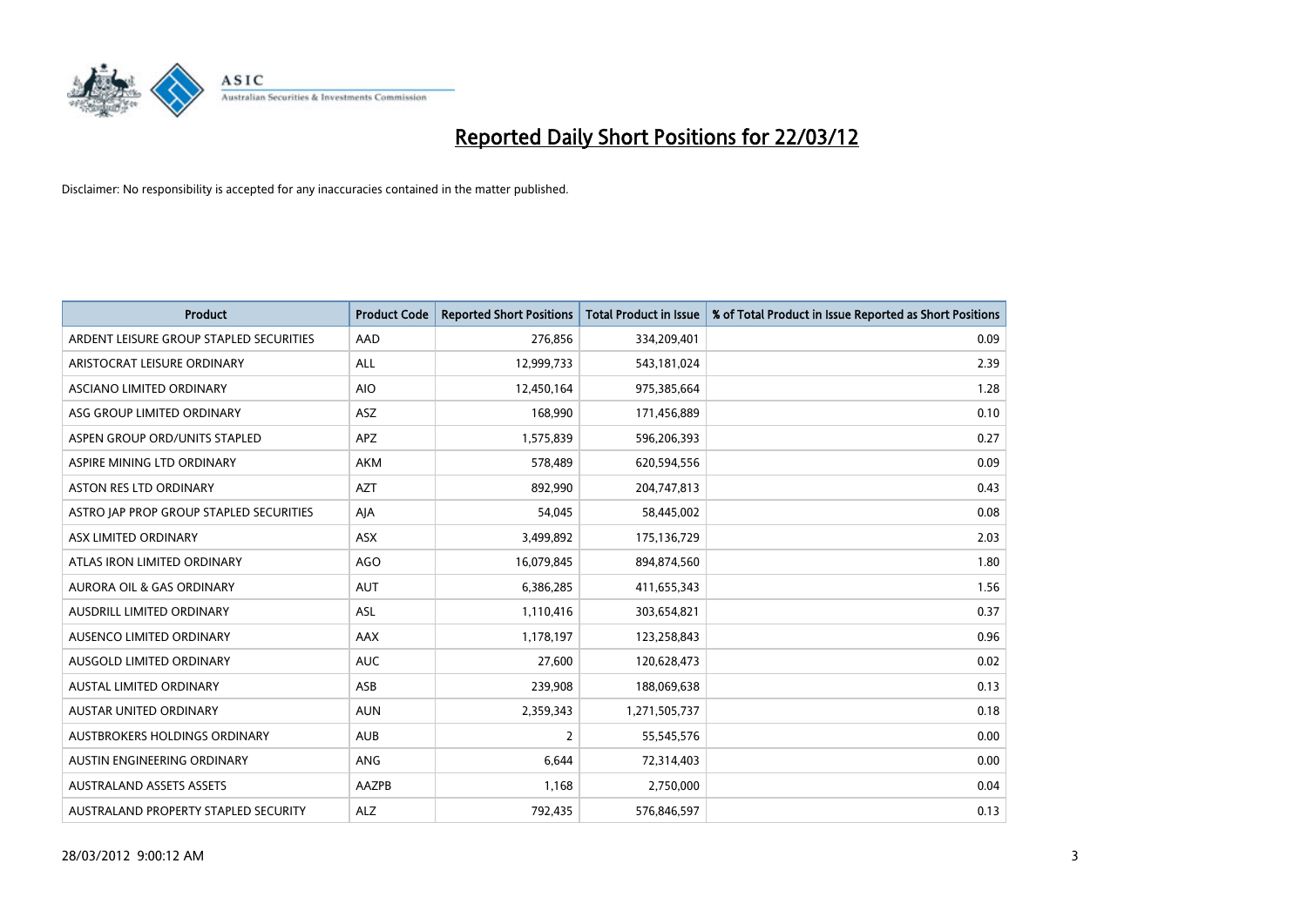

| <b>Product</b>                      | <b>Product Code</b> | <b>Reported Short Positions</b> | <b>Total Product in Issue</b> | % of Total Product in Issue Reported as Short Positions |
|-------------------------------------|---------------------|---------------------------------|-------------------------------|---------------------------------------------------------|
| AUSTRALIAN AGRICULT, ORDINARY       | AAC                 | 862,709                         | 312,861,135                   | 0.26                                                    |
| AUSTRALIAN EDUCATION UNITS          | <b>AEU</b>          | 625,000                         | 175,465,397                   | 0.36                                                    |
| AUSTRALIAN INFRASTR, UNITS/ORDINARY | <b>AIX</b>          | 12,963,455                      | 620,733,944                   | 2.08                                                    |
| AUSTRALIAN MINES LTD ORDINARY       | <b>AUZ</b>          | 1,400,000                       | 636,910,317                   | 0.22                                                    |
| AUSTRALIAN PHARM, ORDINARY          | API                 | 403,786                         | 488,115,883                   | 0.08                                                    |
| AUTOMOTIVE HOLDINGS ORDINARY        | <b>AHE</b>          | 4,404                           | 260,579,682                   | 0.00                                                    |
| AVEXA LIMITED ORDINARY              | <b>AVX</b>          | 243,657                         | 847,688,779                   | 0.03                                                    |
| AWE LIMITED ORDINARY                | AWE                 | 2,426,175                       | 521,871,941                   | 0.47                                                    |
| AZUMAH RESOURCES ORDINARY           | <b>AZM</b>          | 2,989,737                       | 333,614,095                   | 0.89                                                    |
| <b>BANDANNA ENERGY ORDINARY</b>     | <b>BND</b>          | 3,560,718                       | 528,481,199                   | 0.67                                                    |
| BANK OF QUEENSLAND. ORDINARY        | <b>BOQ</b>          | 9,269,600                       | 229,598,329                   | 4.05                                                    |
| <b>BASE RES LIMITED ORDINARY</b>    | <b>BSE</b>          | 1,107,651                       | 460,440,029                   | 0.24                                                    |
| BATHURST RESOURCES ORDINARY         | <b>BTU</b>          | 10,866,970                      | 692,447,997                   | 1.57                                                    |
| <b>BC IRON LIMITED ORDINARY</b>     | <b>BCI</b>          | 271,650                         | 103,861,000                   | 0.26                                                    |
| BEACH ENERGY LIMITED ORDINARY       | <b>BPT</b>          | 56,030,705                      | 1,113,497,051                 | 5.05                                                    |
| BEADELL RESOURCE LTD ORDINARY       | <b>BDR</b>          | 10,246,242                      | 716,004,752                   | 1.42                                                    |
| BENDIGO AND ADELAIDE ORDINARY       | <b>BEN</b>          | 5,590,223                       | 384, 382, 783                 | 1.43                                                    |
| BERKELEY RESOURCES ORDINARY         | <b>BKY</b>          | 349,590                         | 174,298,273                   | 0.20                                                    |
| BETASHARES ASX RES ETF UNITS        | <b>ORE</b>          | 94,330                          | 4,220,217                     | 2.24                                                    |
| BHP BILLITON LIMITED ORDINARY       | <b>BHP</b>          | 13,974,509                      | 3,211,691,105                 | 0.40                                                    |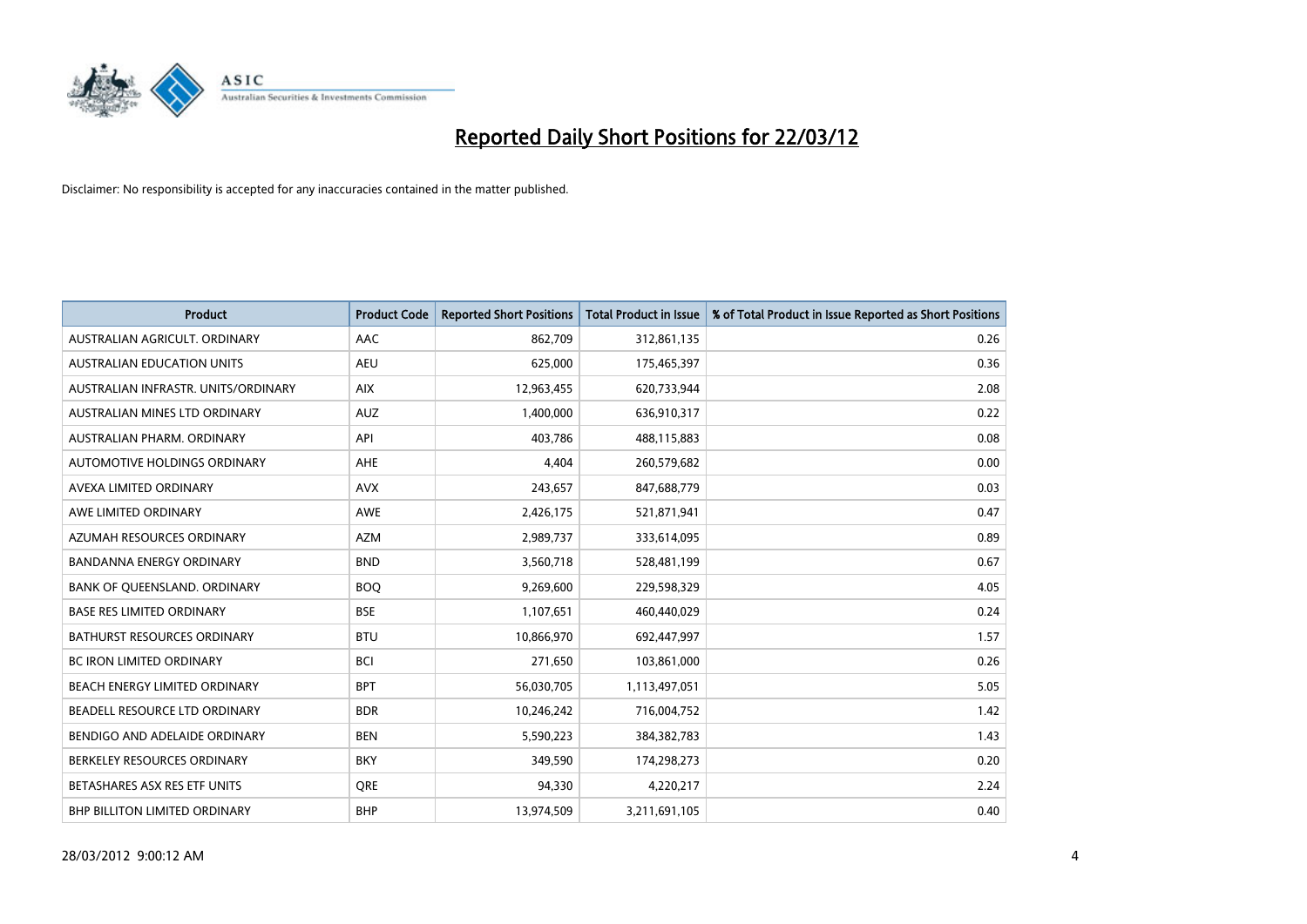

| <b>Product</b>                       | <b>Product Code</b> | <b>Reported Short Positions</b> | <b>Total Product in Issue</b> | % of Total Product in Issue Reported as Short Positions |
|--------------------------------------|---------------------|---------------------------------|-------------------------------|---------------------------------------------------------|
| <b>BILLABONG ORDINARY</b>            | <b>BBG</b>          | 28,337,434                      | 255,102,103                   | 11.08                                                   |
| <b>BIOTA HOLDINGS ORDINARY</b>       | <b>BTA</b>          | 1,674,532                       | 181,848,833                   | 0.91                                                    |
| <b>BISALLOY STEEL ORDINARY</b>       | <b>BIS</b>          | 84,480                          | 43,291,509                    | 0.20                                                    |
| BKI INVESTMENT LTD ORDINARY          | BKI                 | 508                             | 427,516,347                   | 0.00                                                    |
| <b>BLACKTHORN RESOURCES ORDINARY</b> | <b>BTR</b>          | 35,848                          | 122,918,000                   | 0.03                                                    |
| <b>BLUESCOPE STEEL LTD ORDINARY</b>  | <b>BSL</b>          | 29,269,989                      | 3,349,185,247                 | 0.86                                                    |
| <b>BOART LONGYEAR ORDINARY</b>       | <b>BLY</b>          | 4,458,868                       | 461,163,412                   | 0.95                                                    |
| <b>BOOM LOGISTICS ORDINARY</b>       | <b>BOL</b>          | 338,639                         | 468,663,585                   | 0.07                                                    |
| <b>BORAL LIMITED, ORDINARY</b>       | <b>BLD</b>          | 29,811,864                      | 744,778,604                   | 3.98                                                    |
| BOTSWANA METALS LTD ORDINARY         | <b>BML</b>          | 7,000                           | 184,784,486                   | 0.00                                                    |
| <b>BRADKEN LIMITED ORDINARY</b>      | <b>BKN</b>          | 5,242,482                       | 168,629,376                   | 3.11                                                    |
| <b>BRAMBLES LIMITED ORDINARY</b>     | <b>BXB</b>          | 11, 167, 757                    | 1,480,481,734                 | 0.72                                                    |
| BREVILLE GROUP LTD ORDINARY          | <b>BRG</b>          | 7,535                           | 130,095,322                   | 0.00                                                    |
| <b>BRICKWORKS LIMITED ORDINARY</b>   | <b>BKW</b>          | 5,752                           | 147,567,333                   | 0.00                                                    |
| <b>BROCKMAN RESOURCES ORDINARY</b>   | <b>BRM</b>          | 89,020                          | 145,013,151                   | 0.05                                                    |
| BT INVESTMENT MNGMNT ORDINARY        | <b>BTT</b>          | 3,251                           | 267,906,977                   | 0.00                                                    |
| <b>BURU ENERGY ORDINARY</b>          | <b>BRU</b>          | 7,175,250                       | 234,219,477                   | 3.06                                                    |
| <b>BWP TRUST ORDINARY UNITS</b>      | <b>BWP</b>          | 473,256                         | 525,255,093                   | 0.07                                                    |
| <b>CABCHARGE AUSTRALIA ORDINARY</b>  | CAB                 | 661,806                         | 120,437,014                   | 0.55                                                    |
| CALTEX AUSTRALIA ORDINARY            | <b>CTX</b>          | 6,376,539                       | 270,000,000                   | 2.32                                                    |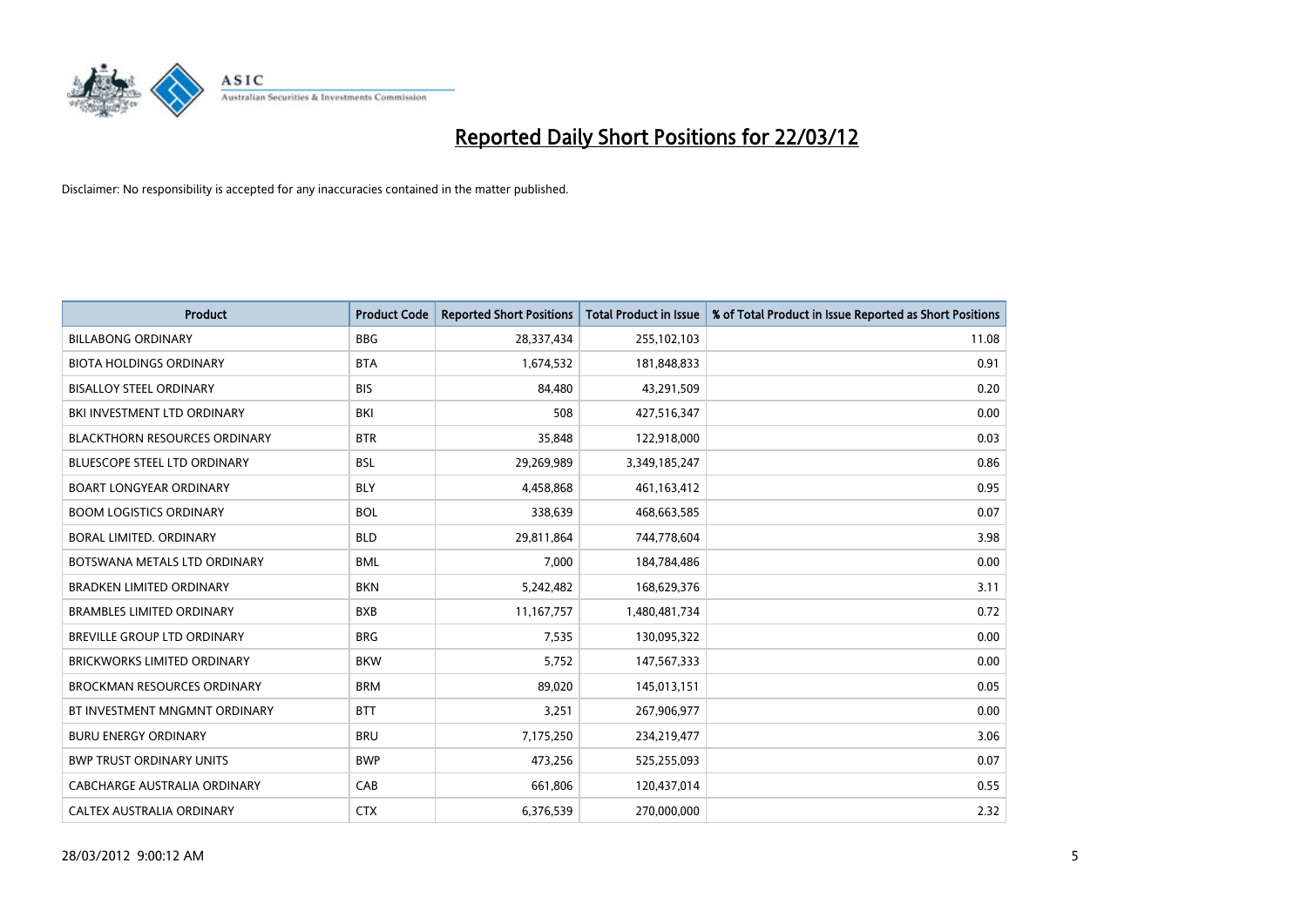

| <b>Product</b>                          | <b>Product Code</b> | <b>Reported Short Positions</b> | <b>Total Product in Issue</b> | % of Total Product in Issue Reported as Short Positions |
|-----------------------------------------|---------------------|---------------------------------|-------------------------------|---------------------------------------------------------|
| <b>CAMPBELL BROTHERS ORDINARY</b>       | <b>CPB</b>          | 1,617,039                       | 67,503,411                    | 2.41                                                    |
| CAPE LAMBERT RES LTD ORDINARY           | <b>CFE</b>          | 483,030                         | 689,108,792                   | 0.08                                                    |
| CARABELLA RES LTD ORDINARY              | <b>CLR</b>          | 69,257                          | 133,642,797                   | 0.05                                                    |
| <b>CARBON ENERGY ORDINARY</b>           | <b>CNX</b>          | 142,195                         | 772,293,626                   | 0.02                                                    |
| <b>CARDNO LIMITED ORDINARY</b>          | CDD                 | 67,694                          | 137,879,228                   | 0.05                                                    |
| CARNARVON PETROLEUM ORDINARY            | <b>CVN</b>          | 778,191                         | 694,644,634                   | 0.11                                                    |
| CARNEGIE WAVE ENERGY ORDINARY           | <b>CWE</b>          | 83,000                          | 1,021,487,627                 | 0.01                                                    |
| CARPATHIAN RESOURCES ORDINARY           | <b>CPN</b>          | 75,000                          | 304,535,101                   | 0.02                                                    |
| CARPENTARIA EXP. LTD ORDINARY           | CAP                 | 9,777                           | 99,191,301                    | 0.01                                                    |
| CARSALES.COM LTD ORDINARY               | <b>CRZ</b>          | 20,393,116                      | 233,674,223                   | 8.72                                                    |
| CASH CONVERTERS ORDINARY                | CCV                 | 258,872                         | 379,761,025                   | 0.06                                                    |
| <b>CASPIAN OIL &amp; GAS ORDINARY</b>   | CIG                 | 50,000                          | 1,331,500,513                 | 0.00                                                    |
| CEDAR WOODS PROP. ORDINARY              | <b>CWP</b>          | 693                             | 62,858,325                    | 0.00                                                    |
| <b>CELLNET GROUP ORDINARY</b>           | <b>CLT</b>          | 1,342                           | 59,570,111                    | 0.00                                                    |
| CENTRAL PETROLEUM ORDINARY              | <b>CTP</b>          | 11,455                          | 1,253,376,265                 | 0.00                                                    |
| CENTRO RETAIL AUST ORD/UNIT STAPLED SEC | <b>CRF</b>          | 8,014,560                       | 1,340,723,189                 | 0.60                                                    |
| CENTRO RETAIL GROUP STAPLED SECURITIES  | <b>CER</b>          | 452,940                         | 2,286,399,424                 | 0.02                                                    |
| <b>CERAMIC FUEL CELLS ORDINARY</b>      | <b>CFU</b>          | 615,412                         | 1,366,298,863                 | 0.03                                                    |
| <b>CERRO RESOURCES NL ORDINARY</b>      | $C$ ]O              | 1,792                           | 748,768,606                   | 0.00                                                    |
| CFS RETAIL PROPERTY UNITS               | <b>CFX</b>          | 63,774,364                      | 2,839,591,911                 | 2.26                                                    |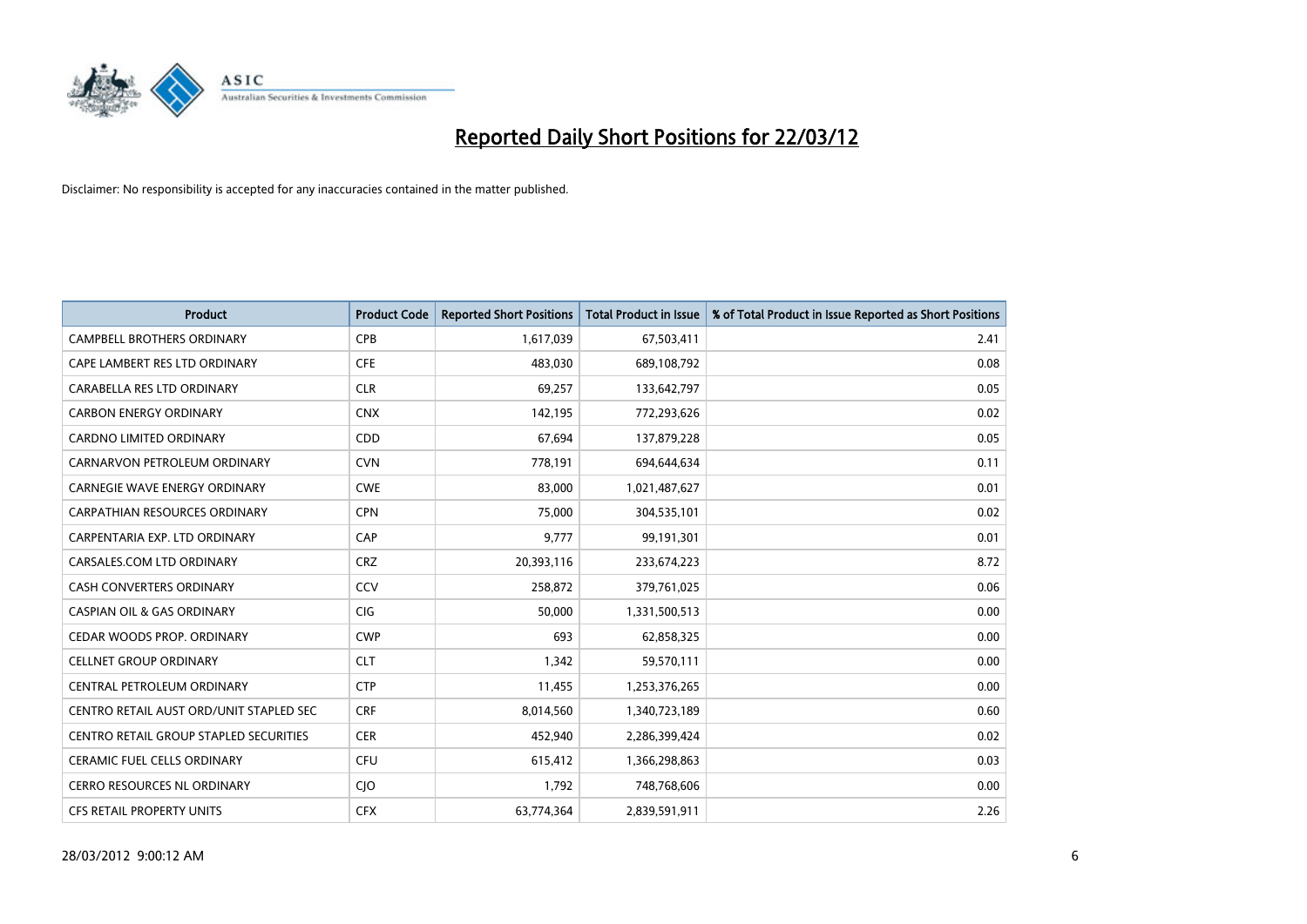

| <b>Product</b>                           | <b>Product Code</b> | <b>Reported Short Positions</b> | <b>Total Product in Issue</b> | % of Total Product in Issue Reported as Short Positions |
|------------------------------------------|---------------------|---------------------------------|-------------------------------|---------------------------------------------------------|
| <b>CGA MINING LIMITED ORDINARY</b>       | CGX                 | 51,500                          | 334,725,726                   | 0.02                                                    |
| <b>CHALLENGER DIV.PRO. STAPLED UNITS</b> | <b>CDI</b>          | 86,029                          | 883,903,667                   | 0.00                                                    |
| <b>CHALLENGER INFRAST, STAPLED UNITS</b> | <b>CIF</b>          | 108,761                         | 316,223,785                   | 0.03                                                    |
| CHALLENGER LIMITED ORDINARY              | <b>CGF</b>          | 4,830,749                       | 552,169,544                   | 0.89                                                    |
| CHANDLER MACLEOD LTD ORDINARY            | <b>CMG</b>          | 11,970                          | 466,466,720                   | 0.00                                                    |
| CHARTER HALL GROUP STAPLED US PROHIBIT.  | CHC                 | 245,279                         | 308,092,325                   | 0.06                                                    |
| <b>CHARTER HALL OFFICE UNIT</b>          | CQ <sub>O</sub>     | 7,284,359                       | 493,319,730                   | 1.46                                                    |
| <b>CHARTER HALL RETAIL UNITS</b>         | <b>COR</b>          | 737,894                         | 299,628,571                   | 0.25                                                    |
| <b>CHORUS LIMITED ORDINARY</b>           | <b>CNU</b>          | 1,373,062                       | 385,082,123                   | 0.36                                                    |
| CITIGOLD CORP LTD ORDINARY               | <b>CTO</b>          | 1,682,665                       | 1,105,078,301                 | 0.15                                                    |
| <b>CLOUGH LIMITED ORDINARY</b>           | <b>CLO</b>          | 300,093                         | 769,716,269                   | 0.04                                                    |
| <b>CNPR GRP UNITS/ORD STAPLED</b>        | <b>CNP</b>          | 2,537                           | 972,414,514                   | 0.00                                                    |
| COAL OF AFRICA LTD ORDINARY              | <b>CZA</b>          | 239,373                         | 662,484,573                   | 0.04                                                    |
| <b>COALSPUR MINES LTD ORDINARY</b>       | <b>CPL</b>          | 7,357,958                       | 620,659,899                   | 1.18                                                    |
| <b>COALWORKS LIMITED ORDINARY</b>        | <b>CWK</b>          | 17,605                          | 149,088,955                   | 0.01                                                    |
| COBAR CONSOLIDATED ORDINARY              | CCU                 | 233,838                         | 208,868,037                   | 0.11                                                    |
| COCA-COLA AMATIL ORDINARY                | <b>CCL</b>          | 8,664,149                       | 759,567,552                   | 1.12                                                    |
| <b>COCHLEAR LIMITED ORDINARY</b>         | <b>COH</b>          | 5,616,230                       | 56,929,432                    | 9.87                                                    |
| <b>COCKATOO COAL ORDINARY</b>            | <b>COK</b>          | 8,813,202                       | 1,016,196,908                 | 0.85                                                    |
| <b>COKAL LTD ORDINARY</b>                | <b>CKA</b>          | 361,908                         | 411,046,892                   | 0.09                                                    |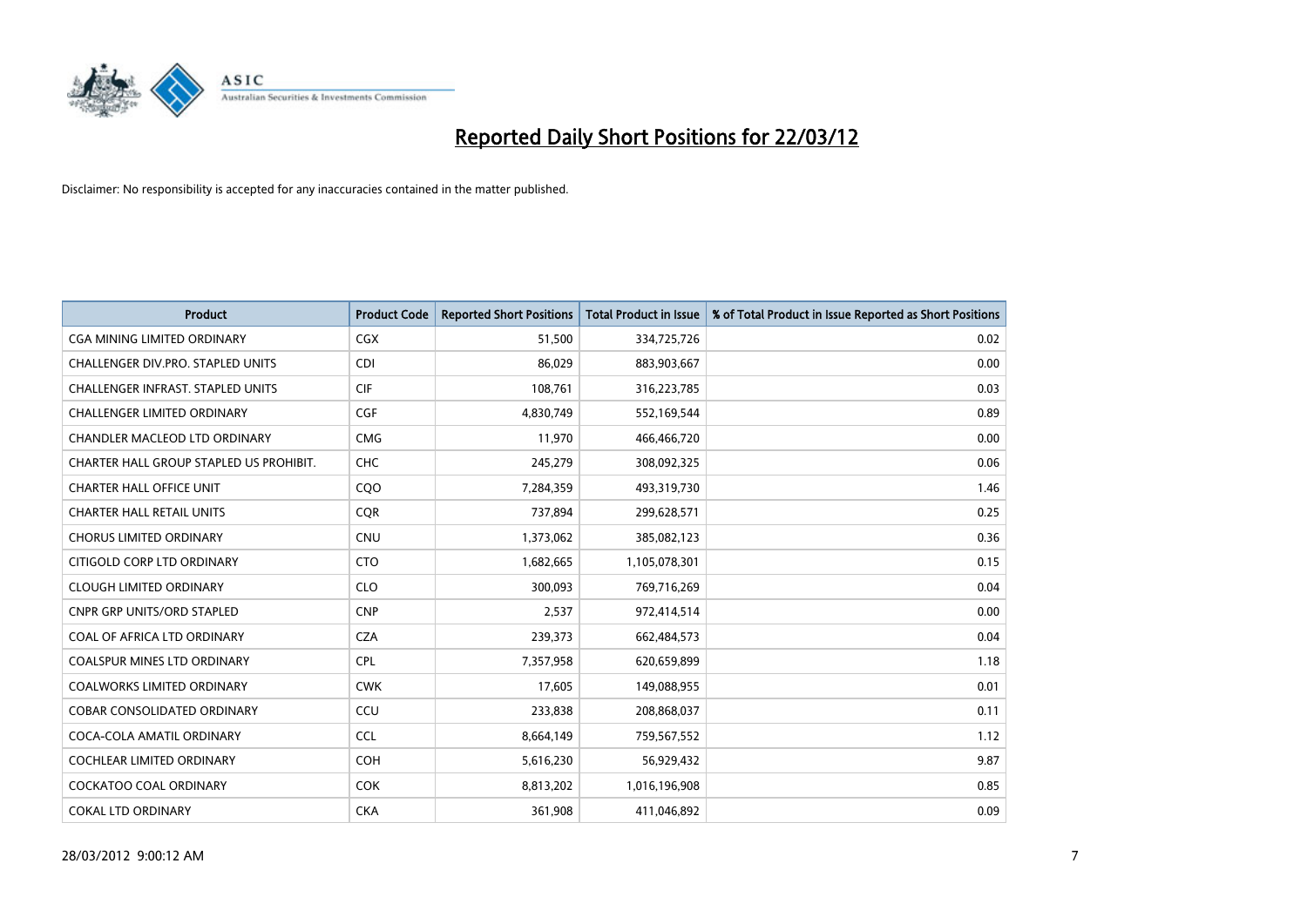

| <b>Product</b>                          | <b>Product Code</b> | <b>Reported Short Positions</b> | <b>Total Product in Issue</b> | % of Total Product in Issue Reported as Short Positions |
|-----------------------------------------|---------------------|---------------------------------|-------------------------------|---------------------------------------------------------|
| <b>COLLINS FOODS LTD ORDINARY</b>       | <b>CKF</b>          | 23,670                          | 93,000,003                    | 0.03                                                    |
| COMMONWEALTH BANK, ORDINARY             | <b>CBA</b>          | 31,003,863                      | 1,581,280,593                 | 1.95                                                    |
| <b>COMMONWEALTH PROP ORDINARY UNITS</b> | <b>CPA</b>          | 26,308,161                      | 2,389,601,065                 | 1.09                                                    |
| <b>COMPASS RESOURCES ORDINARY</b>       | <b>CMR</b>          | 63,000                          | 1,403,744,100                 | 0.00                                                    |
| <b>COMPUTERSHARE LTD ORDINARY</b>       | <b>CPU</b>          | 10,863,143                      | 555,664,059                   | 1.92                                                    |
| CONSOLIDATED MEDIA, ORDINARY            | <b>CMI</b>          | 1,097,055                       | 561,834,996                   | 0.19                                                    |
| CONTANGO MICROCAP ORDINARY              | <b>CTN</b>          | 7,500                           | 147,467,406                   | 0.01                                                    |
| CONTINENTAL COAL LTD ORDINARY           | <b>CCC</b>          | 338,281                         | 421,018,421                   | 0.08                                                    |
| <b>COOPER ENERGY LTD ORDINARY</b>       | <b>COE</b>          | 89,539                          | 292,791,528                   | 0.03                                                    |
| <b>COPPER STRIKE LTD ORDINARY</b>       | <b>CSE</b>          | 714                             | 106,844,810                   | 0.00                                                    |
| <b>CORDLIFE LIMITED ORDINARY</b>        | CBB                 |                                 | 150,887,354                   | 0.00                                                    |
| <b>CREDIT CORP GROUP ORDINARY</b>       | <b>CCP</b>          | 4,756                           | 45,571,114                    | 0.01                                                    |
| <b>CROMWELL PROP STAPLED SECURITIES</b> | <b>CMW</b>          | 1,127,792                       | 1,113,187,895                 | 0.10                                                    |
| <b>CROWN LIMITED ORDINARY</b>           | <b>CWN</b>          | 4,610,803                       | 728,394,185                   | 0.64                                                    |
| <b>CSG LIMITED ORDINARY</b>             | CSV                 | 608,849                         | 282,567,499                   | 0.21                                                    |
| <b>CSL LIMITED ORDINARY</b>             | <b>CSL</b>          | 8,173,774                       | 516,624,130                   | 1.57                                                    |
| <b>CSR LIMITED ORDINARY</b>             | <b>CSR</b>          | 24,456,083                      | 506,000,315                   | 4.83                                                    |
| <b>CUDECO LIMITED ORDINARY</b>          | CDU                 | 3,188,427                       | 190,709,873                   | 1.67                                                    |
| <b>CUE ENERGY RESOURCE ORDINARY</b>     | <b>CUE</b>          | 3,252,117                       | 695,153,053                   | 0.47                                                    |
| <b>CUSTOMERS LIMITED ORDINARY</b>       | <b>CUS</b>          | 52,878                          | 134,869,357                   | 0.04                                                    |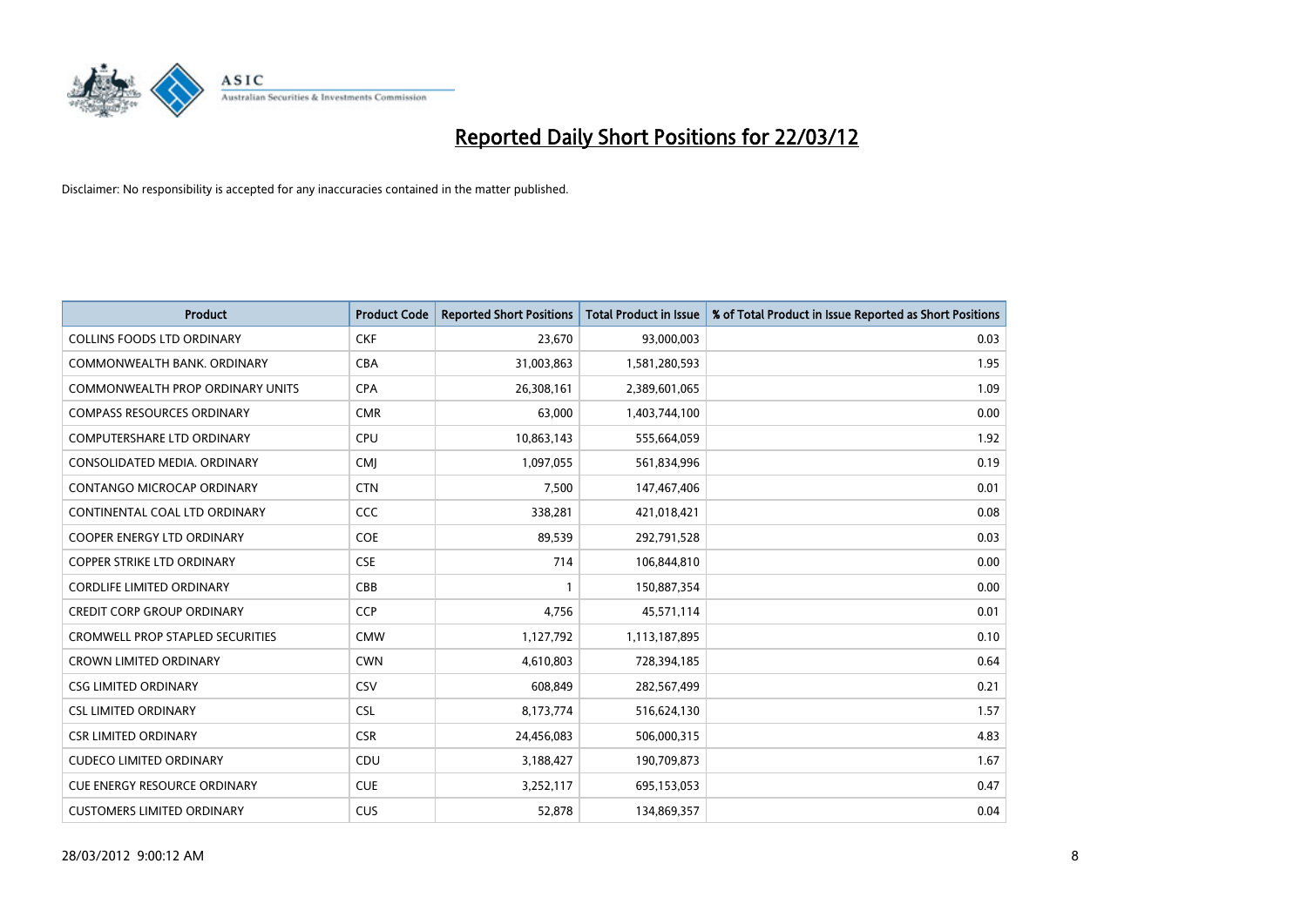

| <b>Product</b>                     | <b>Product Code</b> | <b>Reported Short Positions</b> | <b>Total Product in Issue</b> | % of Total Product in Issue Reported as Short Positions |
|------------------------------------|---------------------|---------------------------------|-------------------------------|---------------------------------------------------------|
| DART ENERGY LTD ORDINARY           | <b>DTE</b>          | 10,570,813                      | 736,141,536                   | 1.45                                                    |
| DATA#3 LIMITED ORDINARY            | <b>DTL</b>          | 167,969                         | 153,974,950                   | 0.11                                                    |
| DAVID JONES LIMITED ORDINARY       | <b>DJS</b>          | 62,052,449                      | 524,940,325                   | 11.82                                                   |
| DECMIL GROUP LIMITED ORDINARY      | <b>DCG</b>          | 33,694                          | 166,492,757                   | 0.01                                                    |
| DEEP YELLOW LIMITED ORDINARY       | <b>DYL</b>          | 36,629                          | 1,128,736,403                 | 0.00                                                    |
| DEVINE LIMITED ORDINARY            | <b>DVN</b>          | 1,011                           | 158,730,556                   | 0.00                                                    |
| DEXUS PROPERTY GROUP STAPLED UNITS | <b>DXS</b>          | 16,454,303                      | 4,839,024,176                 | 0.34                                                    |
| DISCOVERY METALS LTD ORDINARY      | <b>DML</b>          | 8,351,582                       | 442,128,231                   | 1.91                                                    |
| DOMINO PIZZA ENTERPR ORDINARY      | <b>DMP</b>          | 753,076                         | 69,899,674                    | 1.08                                                    |
| DOWNER EDI LIMITED ORDINARY        | <b>DOW</b>          | 5,714,832                       | 429,100,296                   | 1.34                                                    |
| DRILLSEARCH ENERGY ORDINARY        | <b>DLS</b>          | 1,709,668                       | 336,799,196                   | 0.51                                                    |
| DUET GROUP STAPLED US PROHIBIT.    | <b>DUE</b>          | 15,299,372                      | 1,109,831,386                 | 1.39                                                    |
| DULUXGROUP LIMITED ORDINARY        | <b>DLX</b>          | 8,265,446                       | 367,456,259                   | 2.25                                                    |
| ECHO ENTERTAINMENT ORDINARY        | EGP                 | 51,018,454                      | 688,019,737                   | 7.40                                                    |
| <b>ELDERS LIMITED ORDINARY</b>     | <b>ELD</b>          | 12,483,173                      | 448,598,480                   | 2.79                                                    |
| ELDORADO GOLD CORP CDI 1:1         | EAU                 | 39,578                          | 9,209,510                     | 0.42                                                    |
| ELEMENTAL MINERALS ORDINARY        | <b>ELM</b>          | 166,167                         | 243,614,280                   | 0.06                                                    |
| ELEMENTOS LIMITED ORDINARY         | ELT                 | 16                              | 82,383,526                    | 0.00                                                    |
| ELIXIR PETROLEUM LTD ORDINARY      | <b>EXR</b>          | 324,400                         | 223,688,471                   | 0.15                                                    |
| <b>EMECO HOLDINGS ORDINARY</b>     | <b>EHL</b>          | 1,673,978                       | 631,237,586                   | 0.27                                                    |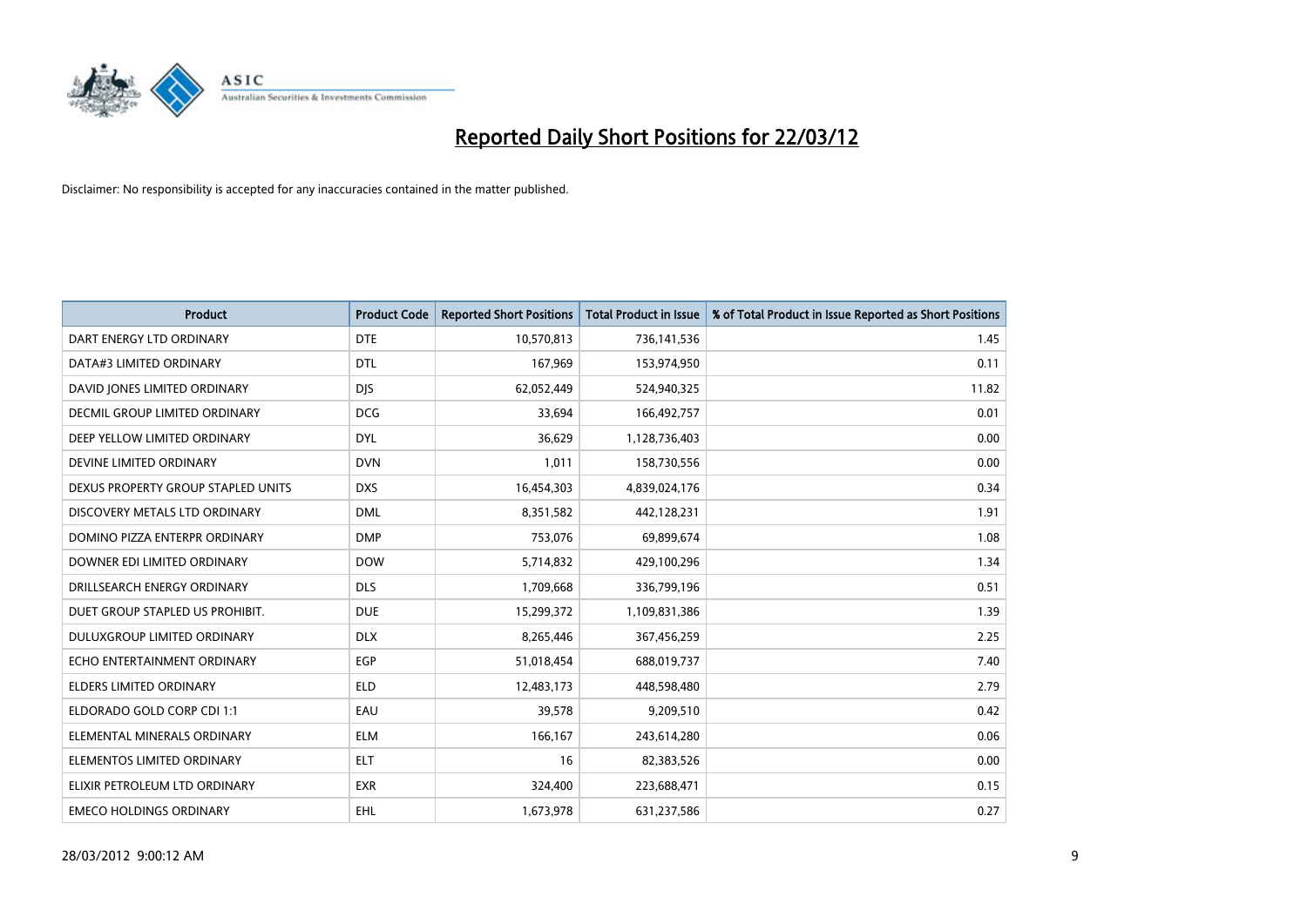

| <b>Product</b>                        | <b>Product Code</b> | <b>Reported Short Positions</b> | <b>Total Product in Issue</b> | % of Total Product in Issue Reported as Short Positions |
|---------------------------------------|---------------------|---------------------------------|-------------------------------|---------------------------------------------------------|
| <b>ENDEAVOUR MIN CORP CDI 1:1</b>     | <b>EVR</b>          | 73,354                          | 119,067,827                   | 0.06                                                    |
| ENERGY RESOURCES ORDINARY 'A'         | ERA                 | 6,272,367                       | 517,725,062                   | 1.20                                                    |
| <b>ENERGY WORLD CORPOR, ORDINARY</b>  | <b>EWC</b>          | 25,937,201                      | 1,734,166,672                 | 1.47                                                    |
| <b>ENTEK ENERGY LTD ORDINARY</b>      | <b>ETE</b>          | 489,903                         | 510,657,387                   | 0.10                                                    |
| <b>ENTELLECT LIMITED ORDINARY</b>     | <b>ESN</b>          | 464,050                         | 985,337,932                   | 0.05                                                    |
| <b>ENVESTRA LIMITED ORDINARY</b>      | <b>ENV</b>          | 3,621,399                       | 1,547,890,032                 | 0.23                                                    |
| EQUATORIAL RES LTD ORDINARY           | EQX                 | 84,068                          | 114,848,553                   | 0.07                                                    |
| EUROZ LIMITED ORDINARY                | EZL                 | 74,999                          | 143,606,882                   | 0.05                                                    |
| EVOLUTION MINING LTD ORDINARY         | <b>EVN</b>          | 3,034,818                       | 707,105,713                   | 0.42                                                    |
| <b>EXCO RESOURCES LTD ORDINARY</b>    | EXS                 | 39,060                          | 356,044,187                   | 0.01                                                    |
| EXOMA ENERGY LIMITED ORDINARY         | <b>EXE</b>          | 281,678                         | 417,357,759                   | 0.07                                                    |
| <b>EXTRACT RESOURCES ORDINARY</b>     | <b>EXT</b>          | 525,608                         | 252,220,823                   | 0.21                                                    |
| FAIRFAX MEDIA LTD ORDINARY            | <b>FXI</b>          | 266,959,312                     | 2,351,955,725                 | 11.37                                                   |
| <b>FAR LTD ORDINARY</b>               | <b>FAR</b>          | 21,000,000                      | 2,150,080,157                 | 0.98                                                    |
| FISHER & PAYKEL APP. ORDINARY         | <b>FPA</b>          | 18,298                          | 724,235,162                   | 0.00                                                    |
| FISHER & PAYKEL H. ORDINARY           | FPH                 | 4,999                           | 530,053,399                   | 0.00                                                    |
| FKP PROPERTY GROUP STAPLED SECURITIES | <b>FKP</b>          | 26,666,041                      | 1,197,968,723                 | 2.22                                                    |
| FLEETWOOD CORP ORDINARY               | <b>FWD</b>          | 248,030                         | 58,918,235                    | 0.41                                                    |
| FLETCHER BUILDING ORDINARY            | <b>FBU</b>          | 11,125,248                      | 680,739,504                   | 1.63                                                    |
| FLEXIGROUP LIMITED ORDINARY           | <b>FXL</b>          | 59,456                          | 279,268,329                   | 0.02                                                    |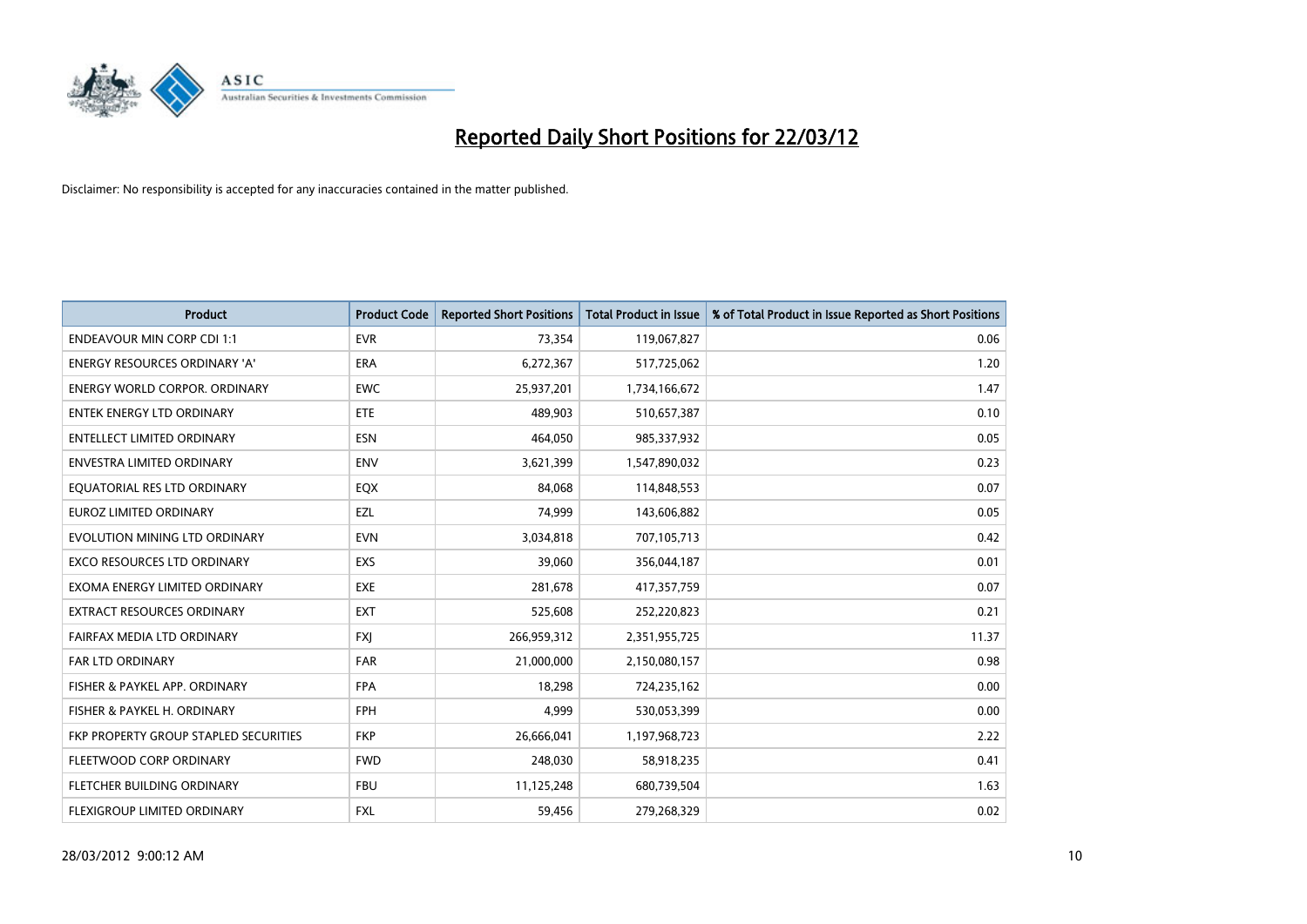

| <b>Product</b>                            | <b>Product Code</b> | <b>Reported Short Positions</b> | <b>Total Product in Issue</b> | % of Total Product in Issue Reported as Short Positions |
|-------------------------------------------|---------------------|---------------------------------|-------------------------------|---------------------------------------------------------|
| <b>FLIGHT CENTRE ORDINARY</b>             | <b>FLT</b>          | 9,154,887                       | 100,017,679                   | 9.16                                                    |
| FLINDERS MINES LTD ORDINARY               | <b>FMS</b>          | 33,289,194                      | 1,821,300,404                 | 1.83                                                    |
| <b>FOCUS MINERALS LTD ORDINARY</b>        | <b>FML</b>          | 435,524                         | 4,320,773,701                 | 0.00                                                    |
| FORGE GROUP LIMITED ORDINARY              | FGE                 | 145,594                         | 83,469,014                    | 0.17                                                    |
| FORTE ENERGY NL ORDINARY                  | FTE                 | 2,658,986                       | 695,589,311                   | 0.38                                                    |
| FORTESCUE METALS GRP ORDINARY             | <b>FMG</b>          | 91,578,847                      | 3,113,798,659                 | 2.92                                                    |
| <b>FUNTASTIC LIMITED ORDINARY</b>         | <b>FUN</b>          | 322,528                         | 367,956,819                   | 0.09                                                    |
| <b>G.U.D. HOLDINGS ORDINARY</b>           | GUD                 | 714,365                         | 70,803,455                    | 1.00                                                    |
| <b>GALAXY RESOURCES ORDINARY</b>          | GXY                 | 2,710,331                       | 323,327,000                   | 0.83                                                    |
| <b>GEODYNAMICS LIMITED ORDINARY</b>       | GDY                 | 463,073                         | 406,452,608                   | 0.11                                                    |
| <b>GINDALBIE METALS LTD ORDINARY</b>      | GBG                 | 32,263,833                      | 1,247,487,454                 | 2.59                                                    |
| <b>GLOBAL MINING ORDINARY</b>             | GMI                 | 8,951                           | 181,898,994                   | 0.00                                                    |
| <b>GLOUCESTER COAL ORDINARY</b>           | GCL                 | 1,129,109                       | 202,905,967                   | 0.54                                                    |
| <b>GME RESOURCES LTD ORDINARY</b>         | <b>GME</b>          | 800                             | 322,635,902                   | 0.00                                                    |
| <b>GOLD ROAD RES LTD ORDINARY</b>         | GOR                 | 360,941                         | 389,950,665                   | 0.09                                                    |
| <b>GOLDEN RIM RESOURCES ORDINARY</b>      | <b>GMR</b>          | 156,383                         | 413,306,231                   | 0.04                                                    |
| <b>GOLDEN WEST RESOURCE ORDINARY</b>      | GWR                 | 1,617                           | 192,142,447                   | 0.00                                                    |
| <b>GOODMAN FIELDER, ORDINARY</b>          | <b>GFF</b>          | 35,080,260                      | 1,955,559,207                 | 1.78                                                    |
| <b>GOODMAN GROUP STAPLED US PROHIBIT.</b> | <b>GMG</b>          | 70,714,376                      | 7,735,816,741                 | 0.89                                                    |
| <b>GPT GROUP STAPLED SEC.</b>             | <b>GPT</b>          | 16,374,114                      | 1,805,662,372                 | 0.89                                                    |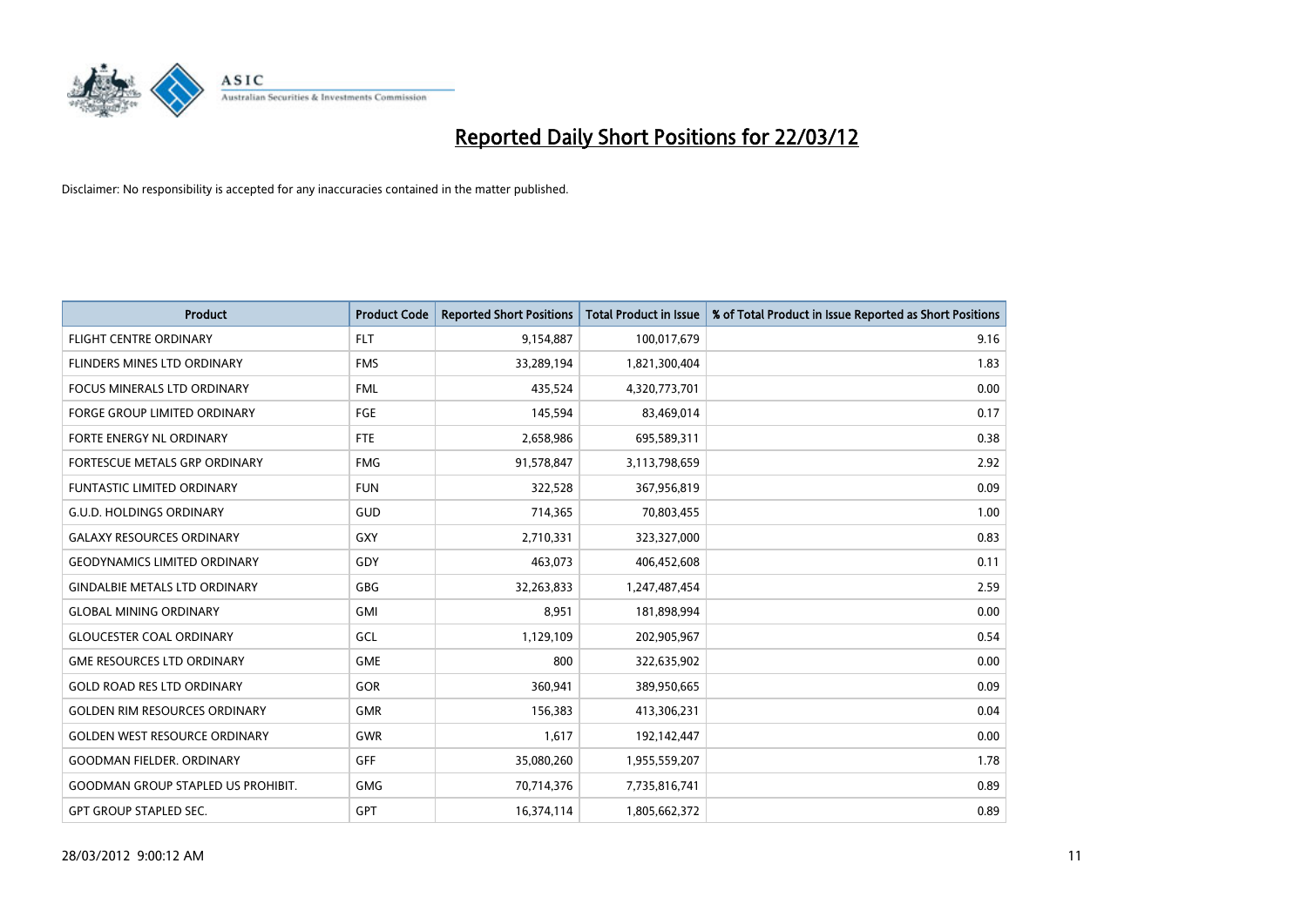

| <b>Product</b>                                   | <b>Product Code</b> | <b>Reported Short Positions</b> | <b>Total Product in Issue</b> | % of Total Product in Issue Reported as Short Positions |
|--------------------------------------------------|---------------------|---------------------------------|-------------------------------|---------------------------------------------------------|
| <b>GRAINCORP LIMITED A CLASS ORDINARY</b>        | <b>GNC</b>          | 709,378                         | 198,318,900                   | 0.35                                                    |
| <b>GRANGE RESOURCES. ORDINARY</b>                | GRR                 | 86,237                          | 1,154,359,727                 | 0.00                                                    |
| <b>GREENCAP LIMITED ORDINARY</b>                 | GCG                 | 1                               | 263,879,446                   | 0.00                                                    |
| <b>GREENLAND MIN EN LTD ORDINARY</b>             | GGG                 | 3,379,690                       | 416,390,488                   | 0.80                                                    |
| <b>GROWTHPOINT PROPERTY ORD/UNIT STAPLED SEC</b> | GOZ                 | 96,324                          | 291,904,374                   | 0.03                                                    |
| <b>GRYPHON MINERALS LTD ORDINARY</b>             | GRY                 | 3,296,740                       | 348,164,983                   | 0.94                                                    |
| <b>GUILDFORD COAL LTD ORDINARY</b>               | <b>GUF</b>          | 1,994,931                       | 239,649,486                   | 0.83                                                    |
| <b>GUINNESS PEAT GROUP. CDI 1:1</b>              | <b>GPG</b>          | 54                              | 276,950,593                   | 0.00                                                    |
| <b>GUIARAT NRE COAL LTD ORDINARY</b>             | <b>GNM</b>          | 5,000                           | 993,137,858                   | 0.00                                                    |
| <b>GUNNS LIMITED ORDINARY</b>                    | <b>GNS</b>          | 63,255,679                      | 848,401,559                   | 7.44                                                    |
| <b>GWA GROUP LTD ORDINARY</b>                    | <b>GWA</b>          | 10,433,690                      | 302,005,514                   | 3.45                                                    |
| HARVEY NORMAN ORDINARY                           | <b>HVN</b>          | 79,257,969                      | 1,062,316,784                 | 7.46                                                    |
| HASTIE GROUP LIMITED ORDINARY                    | <b>HST</b>          | 120,053                         | 137,353,504                   | 0.08                                                    |
| HASTINGS DIVERSIFIED STAPLED SECURITY            | <b>HDF</b>          | 888,615                         | 530,001,072                   | 0.17                                                    |
| HAVILAH RESOURCES NL ORDINARY                    | <b>HAV</b>          | 75,177                          | 101,311,223                   | 0.07                                                    |
| HEARTWARE INT INC CDI 35:1                       | <b>HIN</b>          | 272,008                         | 43,772,855                    | 0.62                                                    |
| <b>HENDERSON GROUP CDI 1:1</b>                   | <b>HGG</b>          | 19,360,760                      | 653,764,818                   | 2.95                                                    |
| HFA HOLDINGS LIMITED ORDINARY                    | <b>HFA</b>          | 8,273                           | 117,332,831                   | 0.00                                                    |
| <b>HIGHLANDS PACIFIC ORDINARY</b>                | <b>HIG</b>          | 2,459,484                       | 686,202,481                   | 0.36                                                    |
| HILLGROVE RES LTD ORDINARY                       | <b>HGO</b>          | 16,318,131                      | 793,698,575                   | 2.04                                                    |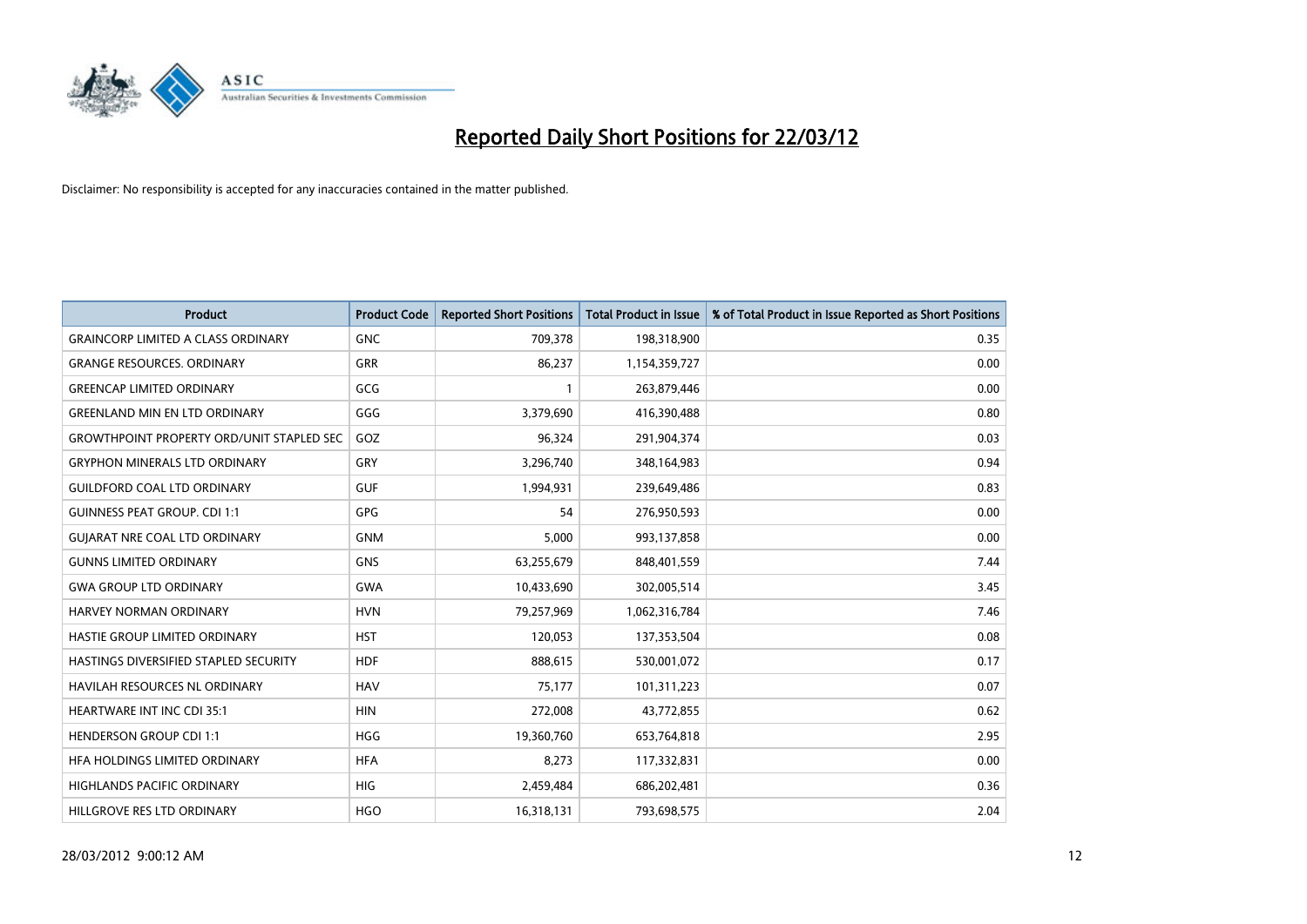

| <b>Product</b>                                | <b>Product Code</b> | <b>Reported Short Positions</b> | <b>Total Product in Issue</b> | % of Total Product in Issue Reported as Short Positions |
|-----------------------------------------------|---------------------|---------------------------------|-------------------------------|---------------------------------------------------------|
| HILLS HOLDINGS LTD ORDINARY                   | <b>HIL</b>          | 3,475,518                       | 246,349,244                   | 1.39                                                    |
| HORIZON OIL LIMITED ORDINARY                  | <b>HZN</b>          | 22,368,256                      | 1,130,811,515                 | 1.95                                                    |
| <b>IINET LIMITED ORDINARY</b>                 | <b>IIN</b>          | 145,019                         | 160,968,847                   | 0.08                                                    |
| ILUKA RESOURCES ORDINARY                      | ILU                 | 22,824,618                      | 418,700,517                   | 5.44                                                    |
| <b>IMDEX LIMITED ORDINARY</b>                 | <b>IMD</b>          | 833,796                         | 205,055,435                   | 0.41                                                    |
| IMF (AUSTRALIA) LTD ORDINARY                  | <b>IMF</b>          | 365,722                         | 123,828,193                   | 0.29                                                    |
| <b>IMX RESOURCES LTD ORDINARY</b>             | <b>IXR</b>          | 20,000                          | 262,612,803                   | 0.01                                                    |
| <b>INCITEC PIVOT ORDINARY</b>                 | IPL                 | 6,786,885                       | 1,628,730,107                 | 0.40                                                    |
| INDEPENDENCE GROUP ORDINARY                   | <b>IGO</b>          | 6,764,971                       | 232,882,535                   | 2.88                                                    |
| <b>INDOPHIL RESOURCES ORDINARY</b>            | <b>IRN</b>          | 947,617                         | 1,203,146,194                 | 0.06                                                    |
| <b>INDUSTREA LIMITED ORDINARY</b>             | IDL                 | 1,899,930                       | 368,992,435                   | 0.53                                                    |
| <b>INFIGEN ENERGY STAPLED SECURITIES</b>      | <b>IFN</b>          | 4,578,388                       | 762,265,972                   | 0.61                                                    |
| ING RE COM GROUP STAPLED SECURITIES           | ILF.                | 3,583                           | 441,029,194                   | 0.00                                                    |
| <b>INSURANCE AUSTRALIA ORDINARY</b>           | IAG                 | 9,062,234                       | 2,079,034,021                 | 0.42                                                    |
| INTEGRA MINING LTD, ORDINARY                  | <b>IGR</b>          | 7,734,554                       | 846,293,881                   | 0.91                                                    |
| <b>INTREPID MINES ORDINARY</b>                | <b>IAU</b>          | 4,472,104                       | 524,428,289                   | 0.86                                                    |
| <b>INVESTA OFFICE FUND STAPLED SECURITIES</b> | <b>IOF</b>          | 3,193,676                       | 2,657,463,999                 | 0.11                                                    |
| <b>INVOCARE LIMITED ORDINARY</b>              | IVC                 | 2,161,059                       | 110,030,298                   | 1.95                                                    |
| <b>ION LIMITED ORDINARY</b>                   | <b>ION</b>          | 164,453                         | 256,365,105                   | 0.06                                                    |
| <b>IOOF HOLDINGS LTD ORDINARY</b>             | IFL                 | 755,843                         | 229,794,395                   | 0.31                                                    |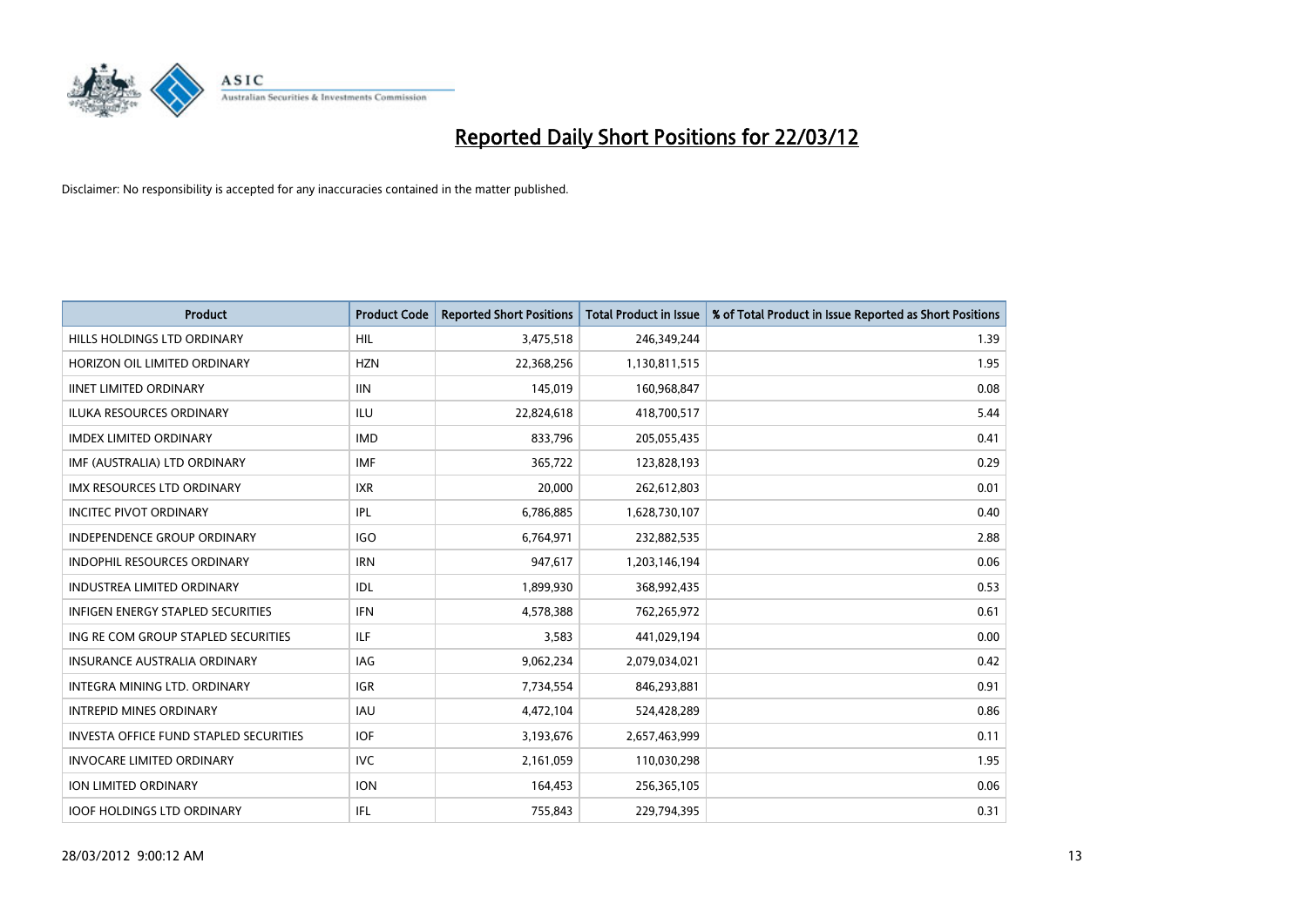

| <b>Product</b>                            | <b>Product Code</b> | <b>Reported Short Positions</b> | <b>Total Product in Issue</b> | % of Total Product in Issue Reported as Short Positions |
|-------------------------------------------|---------------------|---------------------------------|-------------------------------|---------------------------------------------------------|
| <b>IRESS MARKET TECH. ORDINARY</b>        | <b>IRE</b>          | 1,998,747                       | 127,036,010                   | 1.58                                                    |
| <b>IRON ORE HOLDINGS ORDINARY</b>         | <b>IOH</b>          | 76,032                          | 166,137,005                   | 0.04                                                    |
| ISHARES GLOBAL 100 CDI 1:1                | <b>IOO</b>          | 24.463                          | 10,600,000                    | 0.23                                                    |
| ISHARES MSCI AUS 200 ISHARES MSCI AUS 200 | <b>IOZ</b>          | 43,462                          | 4,352,373                     | 1.00                                                    |
| ISHARES S&P HIGH DIV ISHARES S&P HIGH DIV | <b>IHD</b>          | 98,907                          | 2,903,027                     | 3.41                                                    |
| ISHARES SMALL ORDS ISHARES SMALL ORDS     | <b>ISO</b>          | 713,109                         | 5,703,165                     | 12.50                                                   |
| <b>IVANHOE AUSTRALIA ORDINARY</b>         | <b>IVA</b>          | 2,150,510                       | 552,735,295                   | 0.38                                                    |
| <b>JACKA RESOURCES LTD ORDINARY</b>       | <b>JKA</b>          | 1,493,893                       | 175,465,377                   | 0.85                                                    |
| JAMES HARDIE INDUST CHESS DEPOSITARY INT  | <b>IHX</b>          | 17,287,820                      | 436,643,072                   | 3.93                                                    |
| <b>JAMESON RESOURCES ORDINARY</b>         | <b>JAL</b>          | 1,600,000                       | 154,783,676                   | 1.03                                                    |
| <b>JB HI-FI LIMITED ORDINARY</b>          | <b>JBH</b>          | 22,209,444                      | 98,850,643                    | 22.44                                                   |
| <b>JUPITER MINES ORDINARY</b>             | <b>IMS</b>          | 474                             | 1,806,834,044                 | 0.00                                                    |
| <b>KAGARA LTD ORDINARY</b>                | KZL                 | 11,092,593                      | 798,953,117                   | 1.38                                                    |
| KANGAROO RES LTD ORDINARY                 | <b>KRL</b>          | 31,325                          | 3,434,430,012                 | 0.00                                                    |
| KAROON GAS AUSTRALIA ORDINARY             | <b>KAR</b>          | 1,852,064                       | 221,420,769                   | 0.81                                                    |
| KATHMANDU HOLD LTD ORDINARY               | <b>KMD</b>          | 1,386,577                       | 200,000,000                   | 0.70                                                    |
| <b>KBL MINING LIMITED ORDINARY</b>        | KBL                 | 1,820                           | 240,146,268                   | 0.00                                                    |
| KENTOR GOLD LIMITED ORDINARY              | KGL                 | 18.790                          | 106,209,874                   | 0.02                                                    |
| <b>KEYBRIDGE CAPITAL ORDINARY</b>         | <b>KBC</b>          | 6,000                           | 172,070,564                   | 0.00                                                    |
| KINGSGATE CONSOLID. ORDINARY              | <b>KCN</b>          | 5,432,923                       | 150,876,565                   | 3.58                                                    |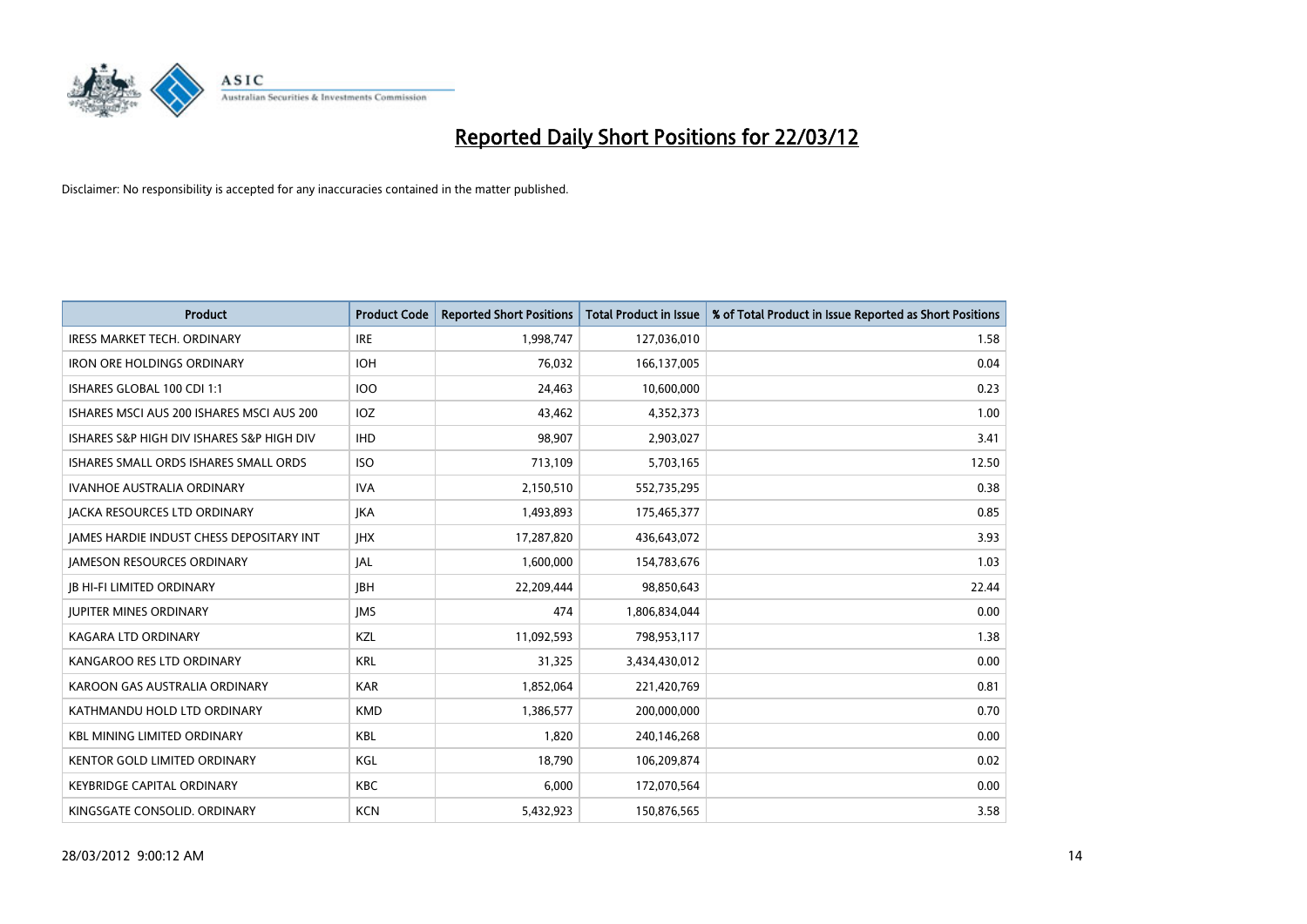

| <b>Product</b>                        | <b>Product Code</b> | <b>Reported Short Positions</b> | <b>Total Product in Issue</b> | % of Total Product in Issue Reported as Short Positions |
|---------------------------------------|---------------------|---------------------------------|-------------------------------|---------------------------------------------------------|
| KINGSROSE MINING LTD ORDINARY         | <b>KRM</b>          | 333,338                         | 276,224,741                   | 0.11                                                    |
| LEIGHTON HOLDINGS ORDINARY            | LEI                 | 7,516,116                       | 337,087,596                   | 2.23                                                    |
| LEND LEASE GROUP UNIT/ORD STAPLED     | <b>LLC</b>          | 1,420,259                       | 571,804,090                   | 0.24                                                    |
| LINC ENERGY LTD ORDINARY              | <b>LNC</b>          | 14,656,378                      | 504,487,631                   | 2.89                                                    |
| LIQUEFIED NATURAL ORDINARY            | <b>LNG</b>          | 272,800                         | 267,699,015                   | 0.10                                                    |
| LYCOPODIUM LIMITED ORDINARY           | LYL                 | 1,984                           | 38,655,103                    | 0.01                                                    |
| LYNAS CORPORATION ORDINARY            | <b>LYC</b>          | 150,528,964                     | 1,714,496,913                 | 8.78                                                    |
| M2 TELECOMMUNICATION ORDINARY         | <b>MTU</b>          | 280,510                         | 124,543,385                   | 0.22                                                    |
| MACA LIMITED ORDINARY                 | <b>MLD</b>          | 11,251                          | 150,000,000                   | 0.01                                                    |
| <b>MACMAHON HOLDINGS ORDINARY</b>     | <b>MAH</b>          | 4,267,003                       | 738,631,705                   | 0.58                                                    |
| MACQ ATLAS ROADS GRP ORDINARY STAPLED | <b>MQA</b>          | 13,268,488                      | 464,279,594                   | 2.87                                                    |
| MACQUARIE GROUP LTD ORDINARY          | <b>MOG</b>          | 8,325,116                       | 348,584,383                   | 2.40                                                    |
| MARENGO MINING ORDINARY               | <b>MGO</b>          | 39,850                          | 1,002,559,863                 | 0.00                                                    |
| <b>MATRIX C &amp; E LTD ORDINARY</b>  | <b>MCE</b>          | 534,333                         | 77,081,507                    | 0.68                                                    |
| MAVERICK DRILLING ORDINARY            | <b>MAD</b>          | 13,003                          | 267,454,286                   | 0.00                                                    |
| MCMILLAN SHAKESPEARE ORDINARY         | <b>MMS</b>          | 35,794                          | 74,523,965                    | 0.05                                                    |
| <b>MCPHERSON'S LTD ORDINARY</b>       | <b>MCP</b>          | 66,663                          | 72,401,758                    | 0.09                                                    |
| MEDUSA MINING LTD ORDINARY            | <b>MML</b>          | 2,874,727                       | 188,903,911                   | 1.51                                                    |
| MELBOURNE IT LIMITED ORDINARY         | <b>MLB</b>          | 150,095                         | 81,352,178                    | 0.18                                                    |
| MEO AUSTRALIA LTD ORDINARY            | <b>MEO</b>          | 5,733,049                       | 539,913,260                   | 1.07                                                    |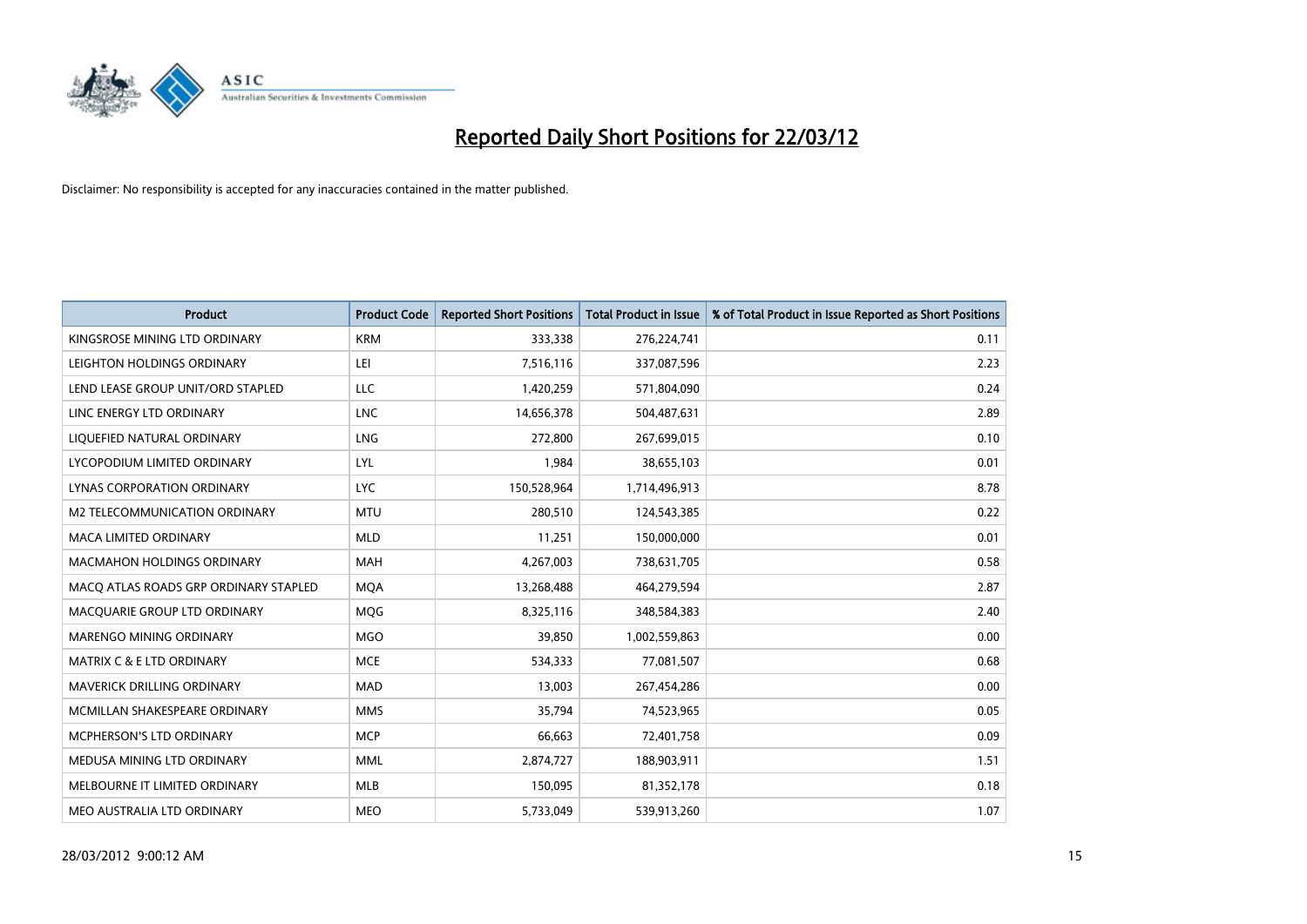

| <b>Product</b>                    | <b>Product Code</b> | <b>Reported Short Positions</b> | <b>Total Product in Issue</b> | % of Total Product in Issue Reported as Short Positions |
|-----------------------------------|---------------------|---------------------------------|-------------------------------|---------------------------------------------------------|
| <b>MERMAID MARINE ORDINARY</b>    | <b>MRM</b>          | 484,026                         | 217,991,983                   | 0.23                                                    |
| MESOBLAST LIMITED ORDINARY        | <b>MSB</b>          | 14,987,521                      | 284,478,361                   | 5.30                                                    |
| METALS X LIMITED ORDINARY         | <b>MLX</b>          | 670,339                         | 1,320,540,009                 | 0.06                                                    |
| METCASH LIMITED ORDINARY          | <b>MTS</b>          | 37,489,954                      | 771,345,864                   | 4.84                                                    |
| METGASCO LIMITED ORDINARY         | <b>MEL</b>          | 353,715                         | 338,592,672                   | 0.10                                                    |
| METMINCO LIMITED ORDINARY         | <b>MNC</b>          | 1,428,027                       | 1,749,541,573                 | 0.07                                                    |
| MHM METALS LIMITED ORDINARY       | <b>MHM</b>          | 65,433                          | 104,185,268                   | 0.07                                                    |
| MICLYN EXP OFFSHR ORDINARY        | <b>MIO</b>          | 87,557                          | 278,515,705                   | 0.03                                                    |
| MILTON CORPORATION ORDINARY       | <b>MLT</b>          | 8,900                           | 121,625,655                   | 0.01                                                    |
| MINCOR RESOURCES NL ORDINARY      | <b>MCR</b>          | 1,530,358                       | 194,749,889                   | 0.78                                                    |
| MINERAL DEPOSITS ORDINARY         | <b>MDL</b>          | 218,526                         | 83,538,786                    | 0.26                                                    |
| MINERAL RESOURCES, ORDINARY       | <b>MIN</b>          | 833,044                         | 184,706,489                   | 0.45                                                    |
| MIRABELA NICKEL LTD ORDINARY      | <b>MBN</b>          | 10,701,118                      | 492,516,163                   | 2.16                                                    |
| MIRVAC GROUP STAPLED SECURITIES   | <b>MGR</b>          | 8,983,626                       | 3,416,996,915                 | 0.26                                                    |
| MOLOPO ENERGY LTD ORDINARY        | <b>MPO</b>          | 652,164                         | 245,579,810                   | 0.26                                                    |
| MOLY MINES LIMITED ORDINARY       | <b>MOL</b>          | 50,727                          | 384,893,989                   | 0.01                                                    |
| MONADELPHOUS GROUP ORDINARY       | <b>MND</b>          | 1,623,519                       | 88,674,327                    | 1.82                                                    |
| MORTGAGE CHOICE LTD ORDINARY      | <b>MOC</b>          | 2,257,531                       | 120,319,572                   | 1.87                                                    |
| <b>MOUNT GIBSON IRON ORDINARY</b> | <b>MGX</b>          | 4,666,537                       | 1,082,570,693                 | 0.42                                                    |
| MULTIPLEX SITES SITES             | <b>MXUPA</b>        | 10                              | 4,500,000                     | 0.00                                                    |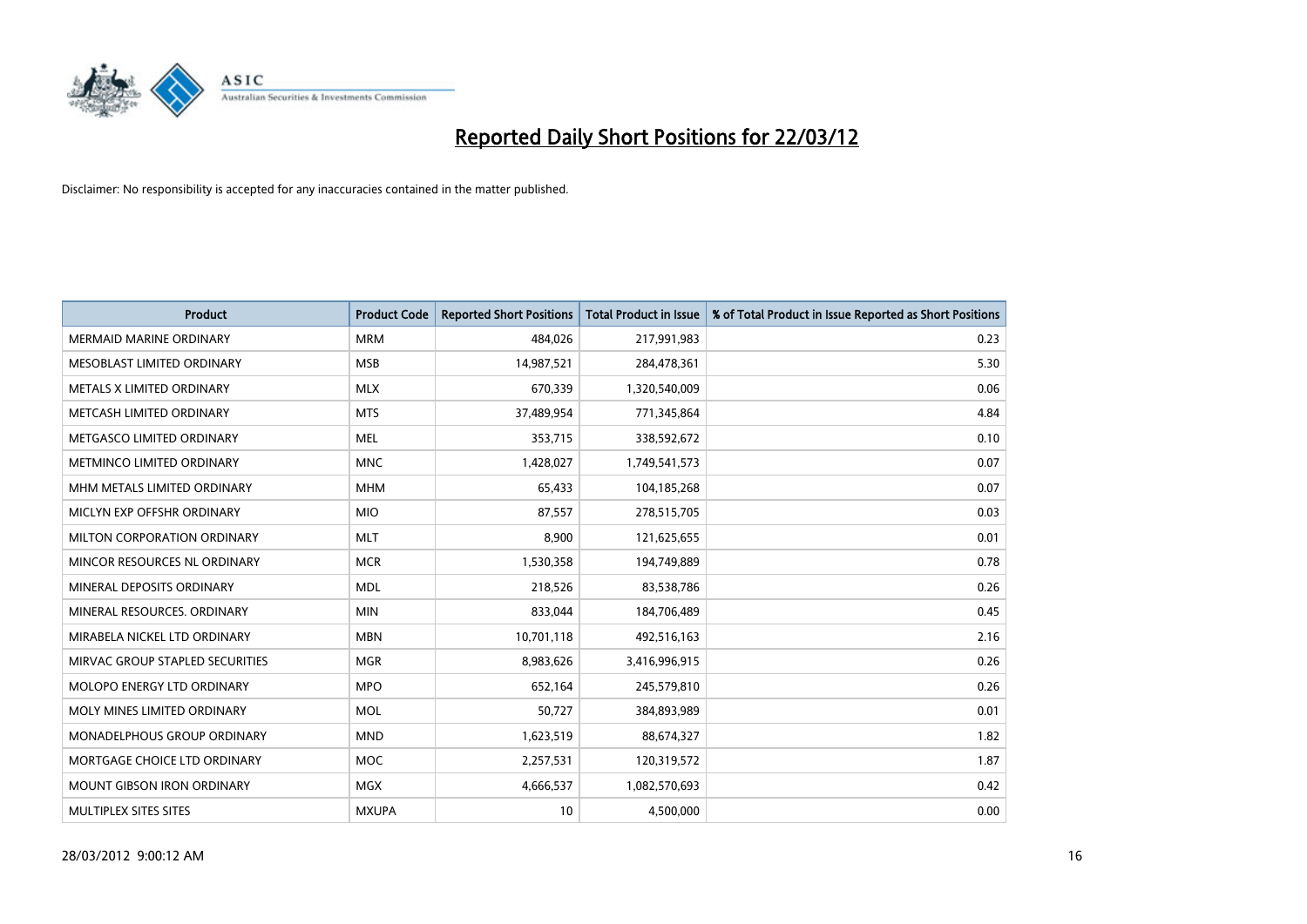

| <b>Product</b>                  | <b>Product Code</b> | <b>Reported Short Positions</b> | <b>Total Product in Issue</b> | % of Total Product in Issue Reported as Short Positions |
|---------------------------------|---------------------|---------------------------------|-------------------------------|---------------------------------------------------------|
| MURCHISON METALS LTD ORDINARY   | <b>MMX</b>          | 4,736,783                       | 450,093,277                   | 1.05                                                    |
| MYER HOLDINGS LTD ORDINARY      | <b>MYR</b>          | 76,013,072                      | 583,384,551                   | 13.02                                                   |
| <b>MYSTATE LIMITED ORDINARY</b> | <b>MYS</b>          | 1,400                           | 86,963,862                    | 0.00                                                    |
| NATIONAL AUST, BANK ORDINARY    | <b>NAB</b>          | 16,967,288                      | 2,239,201,841                 | 0.73                                                    |
| NATURAL FUEL LIMITED ORDINARY   | <b>NFL</b>          |                                 | 1,121,912                     | 0.00                                                    |
| NAVIGATOR RESOURCES ORDINARY    | <b>NAV</b>          | 500                             | 2,222,216,576                 | 0.00                                                    |
| NAVITAS LIMITED ORDINARY        | <b>NVT</b>          | 8,828,583                       | 375,318,628                   | 2.35                                                    |
| NEON ENERGY LIMITED ORDINARY    | <b>NEN</b>          | 20,100                          | 436,414,518                   | 0.00                                                    |
| NEPTUNE MARINE ORDINARY         | <b>NMS</b>          | 182,253                         | 1,748,545,632                 | 0.01                                                    |
| NEW HOPE CORPORATION ORDINARY   | <b>NHC</b>          | 739,078                         | 830,411,534                   | 0.08                                                    |
| NEWCREST MINING ORDINARY        | <b>NCM</b>          | 803,784                         | 764,960,000                   | 0.07                                                    |
| NEWS CORP A NON-VOTING CDI      | <b>NWSLV</b>        | 3,335,796                       | 1,656,080,629                 | 0.19                                                    |
| NEWS CORP B VOTING CDI          | <b>NWS</b>          | 2,233,735                       | 798,520,953                   | 0.30                                                    |
| NEXBIS LIMITED ORDINARY         | <b>NBS</b>          | 63,733                          | 798,356,704                   | 0.01                                                    |
| NEXTDC LIMITED ORDINARY         | <b>NXT</b>          | 252,128                         | 123,533,558                   | 0.20                                                    |
| NEXUS ENERGY LIMITED ORDINARY   | <b>NXS</b>          | 4,916,410                       | 1,326,821,159                 | 0.36                                                    |
| NIB HOLDINGS LIMITED ORDINARY   | <b>NHF</b>          | 100,079                         | 444,994,476                   | 0.02                                                    |
| NIDO PETROLEUM ORDINARY         | <b>NDO</b>          | 200,018                         | 1,389,163,151                 | 0.02                                                    |
| NKWE PLATINUM 10C US COMMON     | <b>NKP</b>          | 49                              | 559,651,184                   | 0.00                                                    |
| NOBLE MINERAL RES ORDINARY      | <b>NMG</b>          | 1,976,084                       | 550,620,653                   | 0.36                                                    |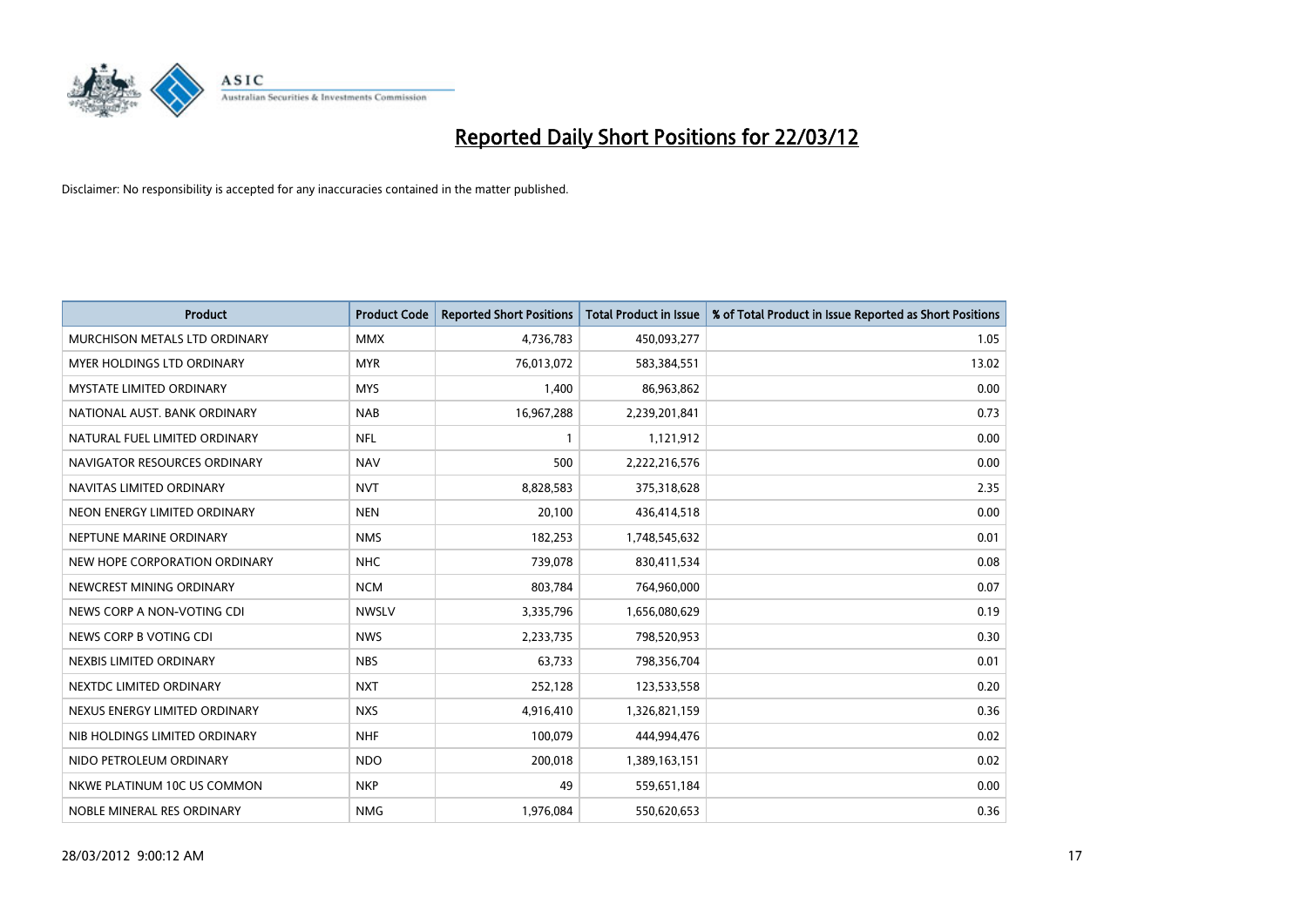

| <b>Product</b>                        | <b>Product Code</b> | <b>Reported Short Positions</b> | <b>Total Product in Issue</b> | % of Total Product in Issue Reported as Short Positions |
|---------------------------------------|---------------------|---------------------------------|-------------------------------|---------------------------------------------------------|
| NORTHERN IRON LTD ORDINARY            | <b>NFE</b>          | 571,438                         | 369,980,113                   | 0.15                                                    |
| NORTHERN STAR ORDINARY                | <b>NST</b>          | 19,349                          | 402,170,706                   | 0.00                                                    |
| NRW HOLDINGS LIMITED ORDINARY         | <b>NWH</b>          | 610,329                         | 278,888,011                   | 0.21                                                    |
| NUCOAL RESOURCES LTD ORDINARY         | <b>NCR</b>          | 1,126,564                       | 747,499,169                   | 0.15                                                    |
| NUFARM LIMITED ORDINARY               | <b>NUF</b>          | 3,567,284                       | 262,018,057                   | 1.35                                                    |
| <b>OAKTON LIMITED ORDINARY</b>        | <b>OKN</b>          | 836,455                         | 93,800,235                    | 0.90                                                    |
| OCEANAGOLD CORP. CHESS DEPOSITARY INT | OGC                 | 1,068,302                       | 262,827,709                   | 0.40                                                    |
| OCEANIA CAPITAL LTD ORDINARY          | <b>OCP</b>          | 2,500                           | 25,677,757                    | 0.01                                                    |
| OIL SEARCH LTD ORDINARY               | OSH                 | 9,996,635                       | 1,325,155,171                 | 0.72                                                    |
| OM HOLDINGS LIMITED ORDINARY          | OMH                 | 5,495,864                       | 604,105,150                   | 0.91                                                    |
| <b>ONESTEEL LIMITED ORDINARY</b>      | OST                 | 33,455,673                      | 1,342,393,583                 | 2.50                                                    |
| ORICA LIMITED ORDINARY                | ORI                 | 4,107,566                       | 365,007,037                   | 1.10                                                    |
| ORIGIN ENERGY ORDINARY                | <b>ORG</b>          | 6,085,670                       | 1,086,259,494                 | 0.56                                                    |
| OROCOBRE LIMITED ORDINARY             | <b>ORE</b>          | 96,489                          | 103,195,029                   | 0.09                                                    |
| OROTONGROUP LIMITED ORDINARY          | <b>ORL</b>          | 7,206                           | 40,880,902                    | 0.01                                                    |
| OTTO ENERGY LIMITED ORDINARY          | OEL                 | 109,204                         | 1,138,290,071                 | 0.01                                                    |
| OZ MINERALS ORDINARY                  | OZL                 | 8,202,046                       | 313,266,898                   | 2.62                                                    |
| <b>PACIFIC BRANDS ORDINARY</b>        | <b>PBG</b>          | 5,703,205                       | 912,915,695                   | 0.63                                                    |
| PALADIN ENERGY LTD ORDINARY           | <b>PDN</b>          | 35,168,509                      | 835,645,290                   | 4.18                                                    |
| PANAUST LIMITED ORDINARY              | <b>PNA</b>          | 8,169,408                       | 602,479,854                   | 1.36                                                    |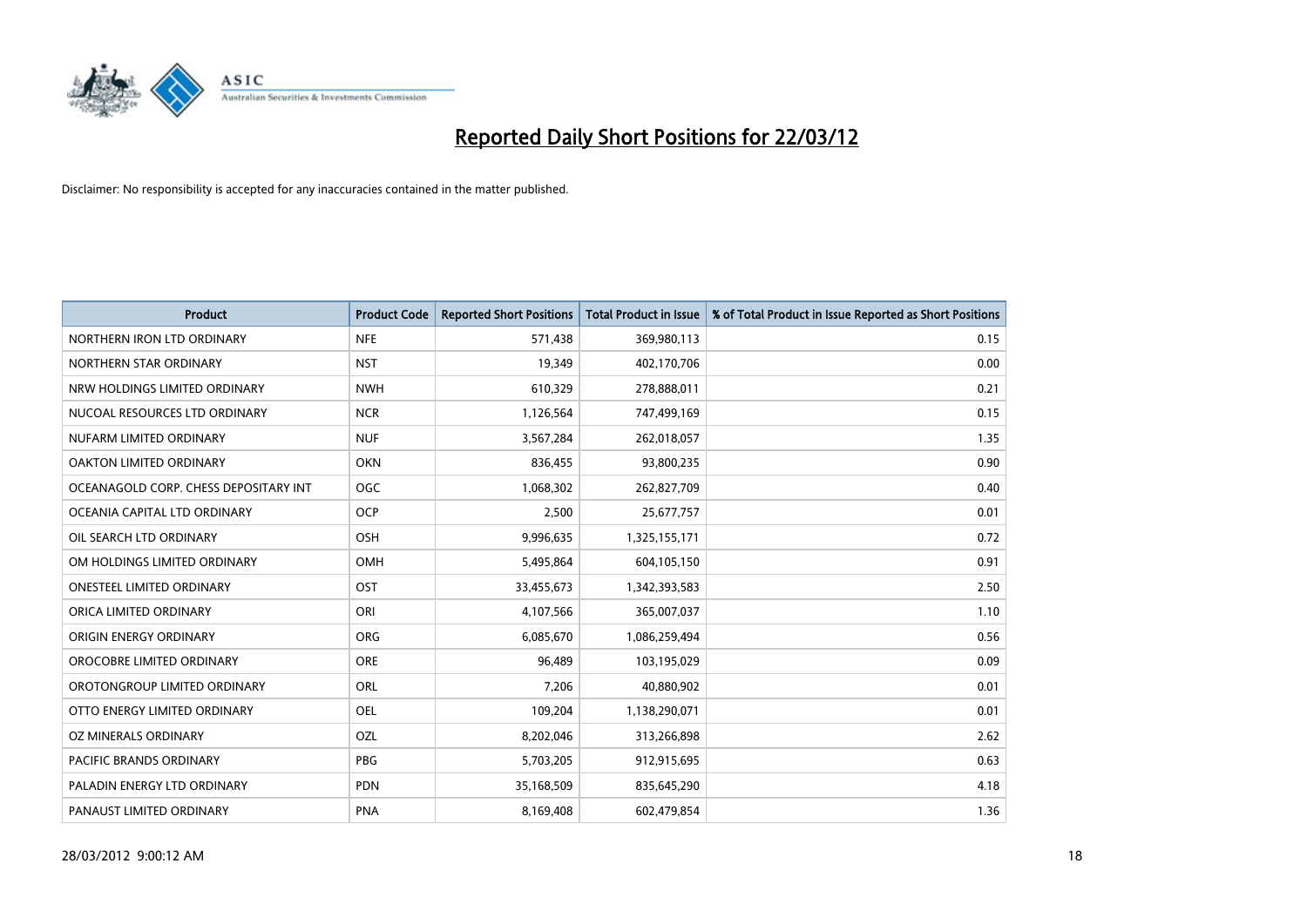

| <b>Product</b>                | <b>Product Code</b> | <b>Reported Short Positions</b> | <b>Total Product in Issue</b> | % of Total Product in Issue Reported as Short Positions |
|-------------------------------|---------------------|---------------------------------|-------------------------------|---------------------------------------------------------|
| PANORAMIC RESOURCES ORDINARY  | PAN                 | 671,495                         | 207,050,710                   | 0.32                                                    |
| PAPERLINX LIMITED ORDINARY    | <b>PPX</b>          | 8,595,576                       | 609,280,761                   | 1.42                                                    |
| PAPILLON RES LTD ORDINARY     | PIR                 | 96,241                          | 240,195,284                   | 0.04                                                    |
| PATTIES FOODS LTD ORDINARY    | PFL                 | 6,001                           | 138,989,223                   | 0.00                                                    |
| PEET LIMITED ORDINARY         | <b>PPC</b>          | 792                             | 320,170,604                   | 0.00                                                    |
| PENINSULA ENERGY LTD ORDINARY | <b>PEN</b>          | 3,836,398                       | 2,150,533,341                 | 0.18                                                    |
| PERILYA LIMITED ORDINARY      | PEM                 | 438,040                         | 769,316,426                   | 0.05                                                    |
| PERPETUAL LIMITED ORDINARY    | <b>PPT</b>          | 2,340,359                       | 41,980,678                    | 5.58                                                    |
| PERSEUS MINING LTD ORDINARY   | PRU                 | 7,378,188                       | 457,562,088                   | 1.60                                                    |
| PETSEC ENERGY ORDINARY        | <b>PSA</b>          | 223,332                         | 235,283,622                   | 0.09                                                    |
| PHARMAXIS LTD ORDINARY        | <b>PXS</b>          | 2,829,078                       | 305,890,989                   | 0.92                                                    |
| PHOSPHAGENICS LTD. ORDINARY   | POH                 | 786,000                         | 1,017,565,957                 | 0.07                                                    |
| PHOTON GROUP LTD ORDINARY     | <b>PGA</b>          | 250,510                         | 1,540,886,866                 | 0.02                                                    |
| PLATINUM ASSET ORDINARY       | <b>PTM</b>          | 8,488,877                       | 561,347,878                   | 1.51                                                    |
| PLATINUM AUSTRALIA ORDINARY   | <b>PLA</b>          | 1,307,867                       | 504,968,043                   | 0.25                                                    |
| PLATINUM CAPITAL LTD ORDINARY | <b>PMC</b>          | 1                               | 165,776,239                   | 0.00                                                    |
| PMI GOLD CORP CDI 1:1         | <b>PVM</b>          | 19,702                          | 58,931,262                    | 0.03                                                    |
| PMP LIMITED ORDINARY          | <b>PMP</b>          | 29,265                          | 325,461,328                   | 0.01                                                    |
| PORT BOUVARD LIMITED ORDINARY | PBD                 | 6,754                           | 593,868,295                   | 0.00                                                    |
| PREMIER INVESTMENTS ORDINARY  | <b>PMV</b>          | 607,048                         | 155,062,831                   | 0.39                                                    |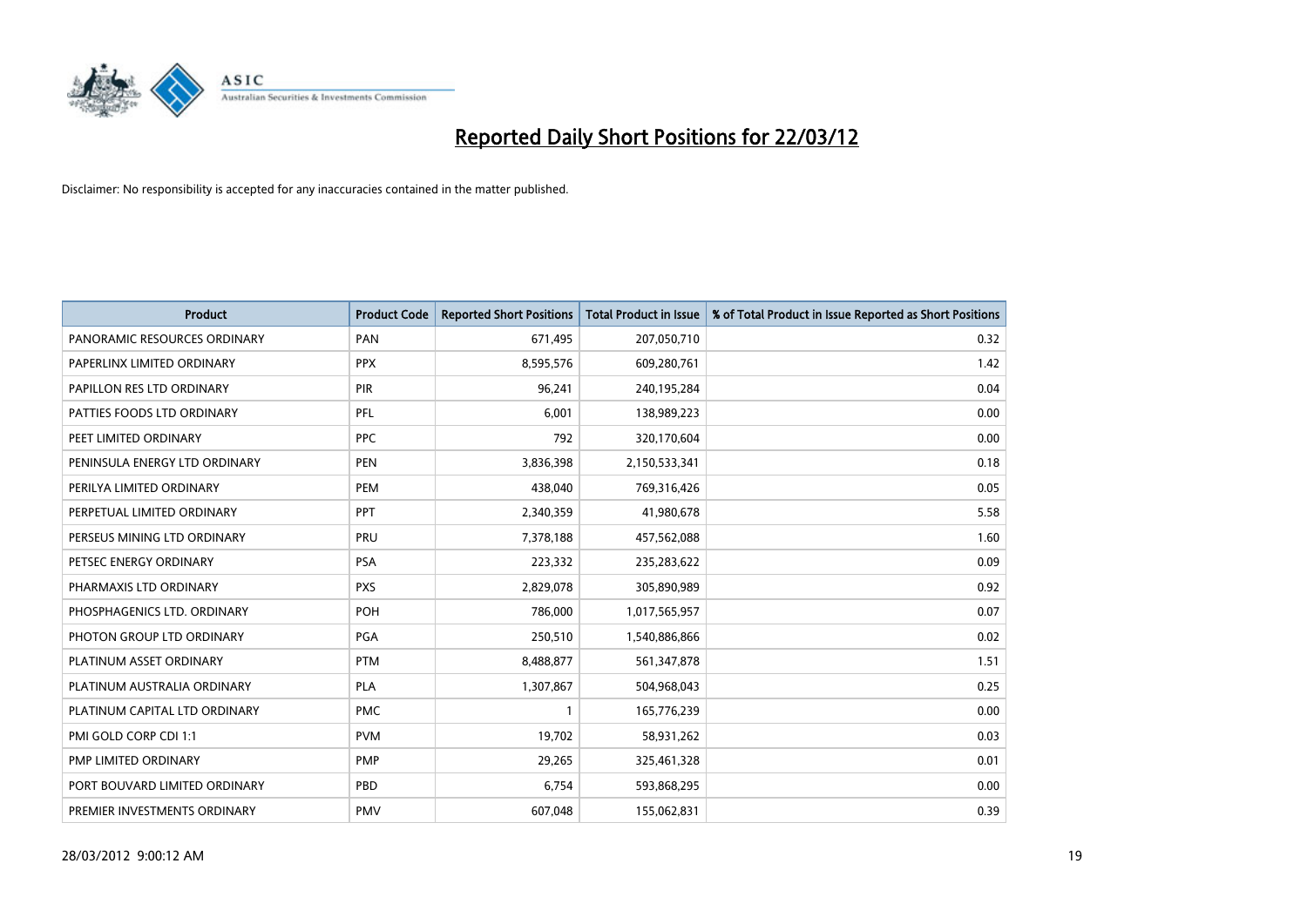

| <b>Product</b>                      | <b>Product Code</b> | <b>Reported Short Positions</b> | <b>Total Product in Issue</b> | % of Total Product in Issue Reported as Short Positions |
|-------------------------------------|---------------------|---------------------------------|-------------------------------|---------------------------------------------------------|
| PRIMA BIOMED LTD ORDINARY           | <b>PRR</b>          | 5,685,530                       | 1,065,063,388                 | 0.52                                                    |
| PRIMARY HEALTH CARE ORDINARY        | <b>PRY</b>          | 12,207,300                      | 500,406,679                   | 2.41                                                    |
| PRIME MEDIA GRP LTD ORDINARY        | <b>PRT</b>          | $\overline{2}$                  | 366,330,303                   | 0.00                                                    |
| PRIMEAG AUSTRALIA ORDINARY          | PAG                 | 32,760                          | 266,394,444                   | 0.01                                                    |
| PROGEN PHARMACEUTIC ORDINARY        | <b>PGL</b>          | 151,596                         | 24,709,097                    | 0.61                                                    |
| PROGRAMMED ORDINARY                 | <b>PRG</b>          | 541,311                         | 118,173,778                   | 0.44                                                    |
| <b>PSIVIDA CORP CDI 1:1</b>         | <b>PVA</b>          | 6,878                           | 8,973,987                     | 0.08                                                    |
| <b>QANTAS AIRWAYS ORDINARY</b>      | QAN                 | 42,293,518                      | 2,265,123,620                 | 1.86                                                    |
| OBE INSURANCE GROUP ORDINARY        | <b>OBE</b>          | 36, 357, 739                    | 1,157,601,767                 | 3.12                                                    |
| OR NATIONAL LIMITED ORDINARY        | <b>ORN</b>          | 15,967,965                      | 2,440,000,000                 | 0.66                                                    |
| ORXPHARMA LTD ORDINARY              | <b>QRX</b>          | 654,619                         | 144,459,706                   | 0.45                                                    |
| <b>QUBE LOGISTICS HLDG ORDINARY</b> | <b>QUB</b>          | 2,888,407                       | 907,710,970                   | 0.31                                                    |
| RAMELIUS RESOURCES ORDINARY         | <b>RMS</b>          | 1,011,623                       | 335,775,519                   | 0.30                                                    |
| RAMSAY HEALTH CARE ORDINARY         | <b>RHC</b>          | 1,695,493                       | 202,081,252                   | 0.82                                                    |
| RANGE RESOURCES LTD ORDINARY        | <b>RRS</b>          | 676,040                         | 2,118,880,660                 | 0.03                                                    |
| <b>RCR TOMLINSON ORDINARY</b>       | <b>RCR</b>          | 69,010                          | 134,028,849                   | 0.05                                                    |
| <b>REA GROUP ORDINARY</b>           | <b>REA</b>          | 337,747                         | 131,714,699                   | 0.26                                                    |
| <b>RECKON LIMITED ORDINARY</b>      | <b>RKN</b>          | 809,491                         | 132,839,672                   | 0.61                                                    |
| <b>RED FORK ENERGY ORDINARY</b>     | <b>RFE</b>          | 7,696                           | 310,229,853                   | 0.00                                                    |
| REDBANK ENERGY LTD ORDINARY         | AEJ                 | 19                              | 786,287                       | 0.00                                                    |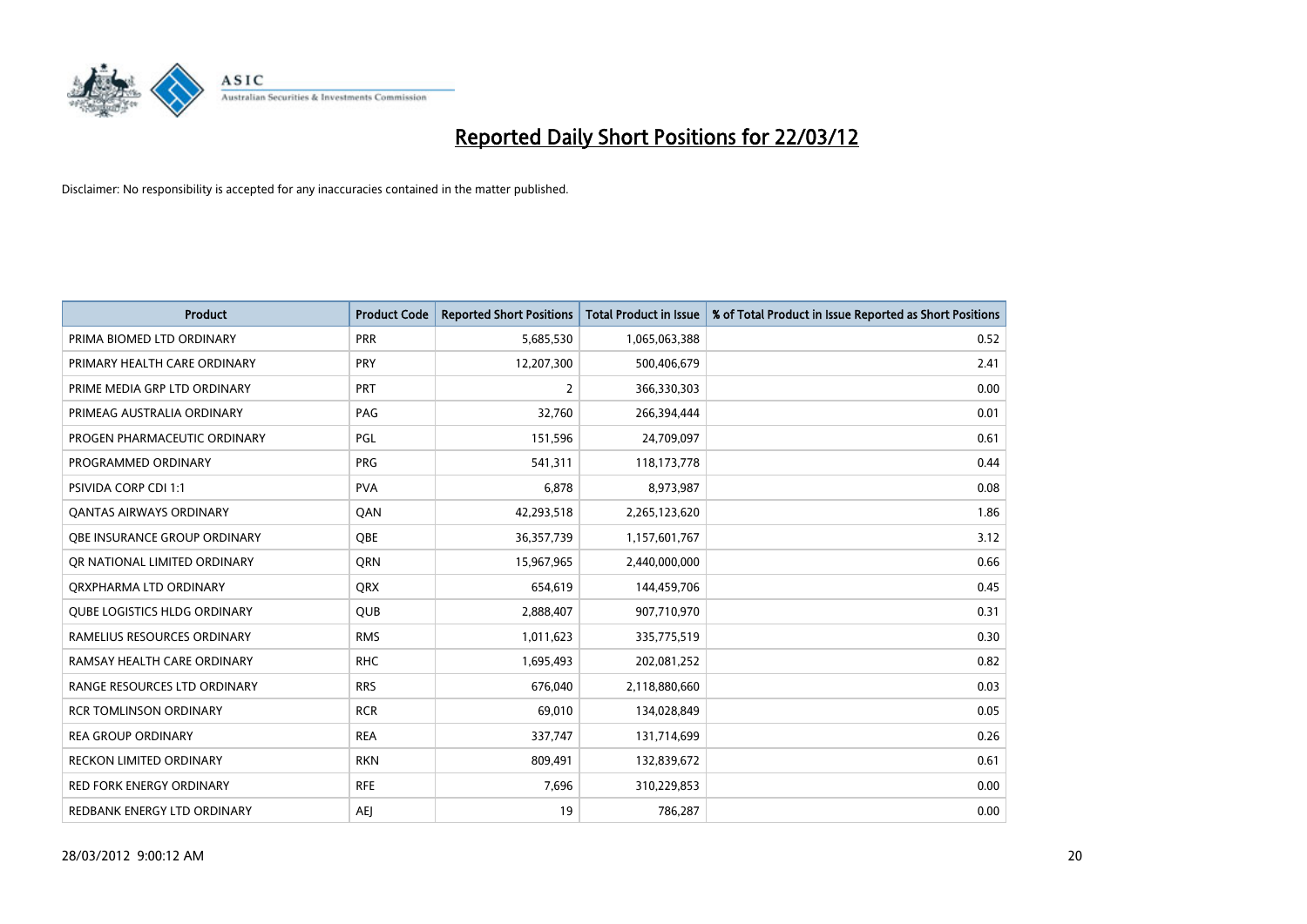

| <b>Product</b>                      | <b>Product Code</b> | <b>Reported Short Positions</b> | <b>Total Product in Issue</b> | % of Total Product in Issue Reported as Short Positions |
|-------------------------------------|---------------------|---------------------------------|-------------------------------|---------------------------------------------------------|
| REED RESOURCES LTD ORDINARY         | <b>RDR</b>          | 268,204                         | 264,742,501                   | 0.10                                                    |
| REGIONAL EXPRESS ORDINARY           | <b>REX</b>          | 10,000                          | 121,254,902                   | 0.01                                                    |
| <b>REGIS RESOURCES ORDINARY</b>     | <b>RRL</b>          | 605,516                         | 449,461,863                   | 0.12                                                    |
| RESMED INC CDI 10:1                 | <b>RMD</b>          | 5,876,013                       | 1,556,242,300                 | 0.36                                                    |
| <b>RESOLUTE MINING ORDINARY</b>     | <b>RSG</b>          | 2,746,471                       | 655,756,462                   | 0.40                                                    |
| <b>RESOURCE GENERATION ORDINARY</b> | <b>RES</b>          | 157,911                         | 262,895,652                   | 0.06                                                    |
| REVERSE CORP LIMITED ORDINARY       | <b>REF</b>          | 25,141                          | 92,382,175                    | 0.03                                                    |
| REX MINERALS LIMITED ORDINARY       | <b>RXM</b>          | 1,063,811                       | 153,847,284                   | 0.69                                                    |
| RHG LIMITED ORDINARY                | <b>RHG</b>          | 31,776                          | 308,483,177                   | 0.01                                                    |
| <b>RIALTO ENERGY ORDINARY</b>       | <b>RIA</b>          | 1,782,579                       | 618,310,224                   | 0.28                                                    |
| RICO RESOURCES LTD DEFERRED         | <b>RRIN</b>         | 99,811                          | 14,874,477                    | 0.67                                                    |
| RIDLEY CORPORATION ORDINARY         | <b>RIC</b>          | 89,679                          | 307,817,071                   | 0.02                                                    |
| RIO TINTO LIMITED ORDINARY          | <b>RIO</b>          | 21,182,001                      | 435,758,720                   | 4.82                                                    |
| RIVERCITY MOTORWAY STAPLED          | <b>RCY</b>          | 132,000                         | 957,010,115                   | 0.01                                                    |
| ROC OIL COMPANY ORDINARY            | <b>ROC</b>          | 3,135,344                       | 682,506,352                   | 0.46                                                    |
| ROYAL WOLF HOLDINGS ORDINARY        | <b>RWH</b>          | 60,000                          | 100,387,052                   | 0.06                                                    |
| RURALCO HOLDINGS ORDINARY           | <b>RHL</b>          | 12,000                          | 55,019,284                    | 0.02                                                    |
| SAI GLOBAL LIMITED ORDINARY         | SAI                 | 2,658,419                       | 202,473,890                   | 1.32                                                    |
| SALMAT LIMITED ORDINARY             | <b>SLM</b>          | 113,989                         | 159,802,174                   | 0.06                                                    |
| SAMSON OIL & GAS LTD ORDINARY       | SSN                 | 3,324,836                       | 1,757,456,009                 | 0.18                                                    |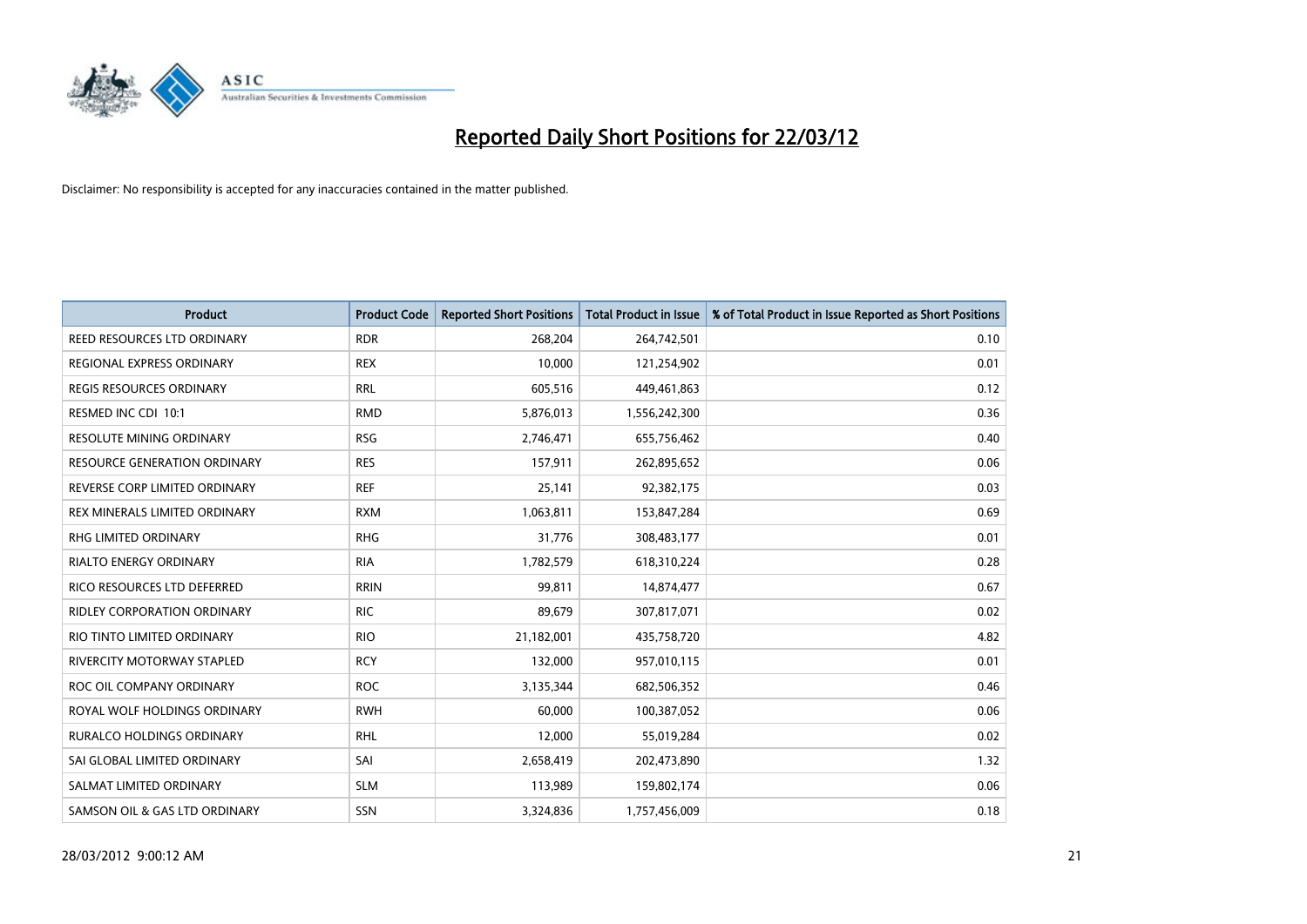

| <b>Product</b>                           | <b>Product Code</b> | <b>Reported Short Positions</b> | <b>Total Product in Issue</b> | % of Total Product in Issue Reported as Short Positions |
|------------------------------------------|---------------------|---------------------------------|-------------------------------|---------------------------------------------------------|
| SANDFIRE RESOURCES ORDINARY              | <b>SFR</b>          | 1,803,865                       | 151,152,635                   | 1.20                                                    |
| SANTOS LTD ORDINARY                      | <b>STO</b>          | 16,250,557                      | 942,520,812                   | 1.70                                                    |
| SARACEN MINERAL ORDINARY                 | <b>SAR</b>          | 538,887                         | 593,993,240                   | 0.09                                                    |
| SEDGMAN LIMITED ORDINARY                 | <b>SDM</b>          | 206,935                         | 212,715,619                   | 0.09                                                    |
| SEEK LIMITED ORDINARY                    | <b>SEK</b>          | 14,897,146                      | 337,101,307                   | 4.39                                                    |
| SEGUE RESOURCES ORDINARY                 | <b>SEG</b>          | 616,700                         | 531,348,756                   | 0.12                                                    |
| SENETAS CORPORATION ORDINARY             | <b>SEN</b>          | 756,999                         | 463,105,195                   | 0.16                                                    |
| SENEX ENERGY LIMITED ORDINARY            | <b>SXY</b>          | 2,218,388                       | 923,847,416                   | 0.23                                                    |
| SERVCORP LIMITED ORDINARY                | SRV                 | 26,183                          | 98,440,807                    | 0.03                                                    |
| SERVICE STREAM ORDINARY                  | <b>SSM</b>          | 344,663                         | 283,418,867                   | 0.12                                                    |
| SEVEN GROUP HOLDINGS ORDINARY            | <b>SVW</b>          | 1,551,348                       | 307,410,281                   | 0.50                                                    |
| SEVEN WEST MEDIA LTD ORDINARY            | SWM                 | 15,198,857                      | 645,719,542                   | 2.36                                                    |
| SIGMA PHARMACEUTICAL ORDINARY            | <b>SIP</b>          | 13,059,384                      | 1,178,626,572                 | 1.12                                                    |
| SILEX SYSTEMS ORDINARY                   | <b>SLX</b>          | 592,162                         | 170,143,997                   | 0.33                                                    |
| SILVER LAKE RESOURCE ORDINARY            | <b>SLR</b>          | 602,949                         | 220,264,064                   | 0.28                                                    |
| SIMS METAL MGMT LTD ORDINARY             | SGM                 | 7,302,605                       | 205,856,443                   | 3.53                                                    |
| SINGAPORE TELECOMM. CHESS DEPOSITARY INT | SGT                 | 10,520,865                      | 176,974,336                   | 5.92                                                    |
| SIRIUS RESOURCES NL ORDINARY             | <b>SIR</b>          | 82,500                          | 150,934,586                   | 0.05                                                    |
| SIRTEX MEDICAL ORDINARY                  | <b>SRX</b>          | 21,860                          | 55,768,136                    | 0.04                                                    |
| SKILLED GROUP LTD ORDINARY               | <b>SKE</b>          | 727,245                         | 233,487,276                   | 0.31                                                    |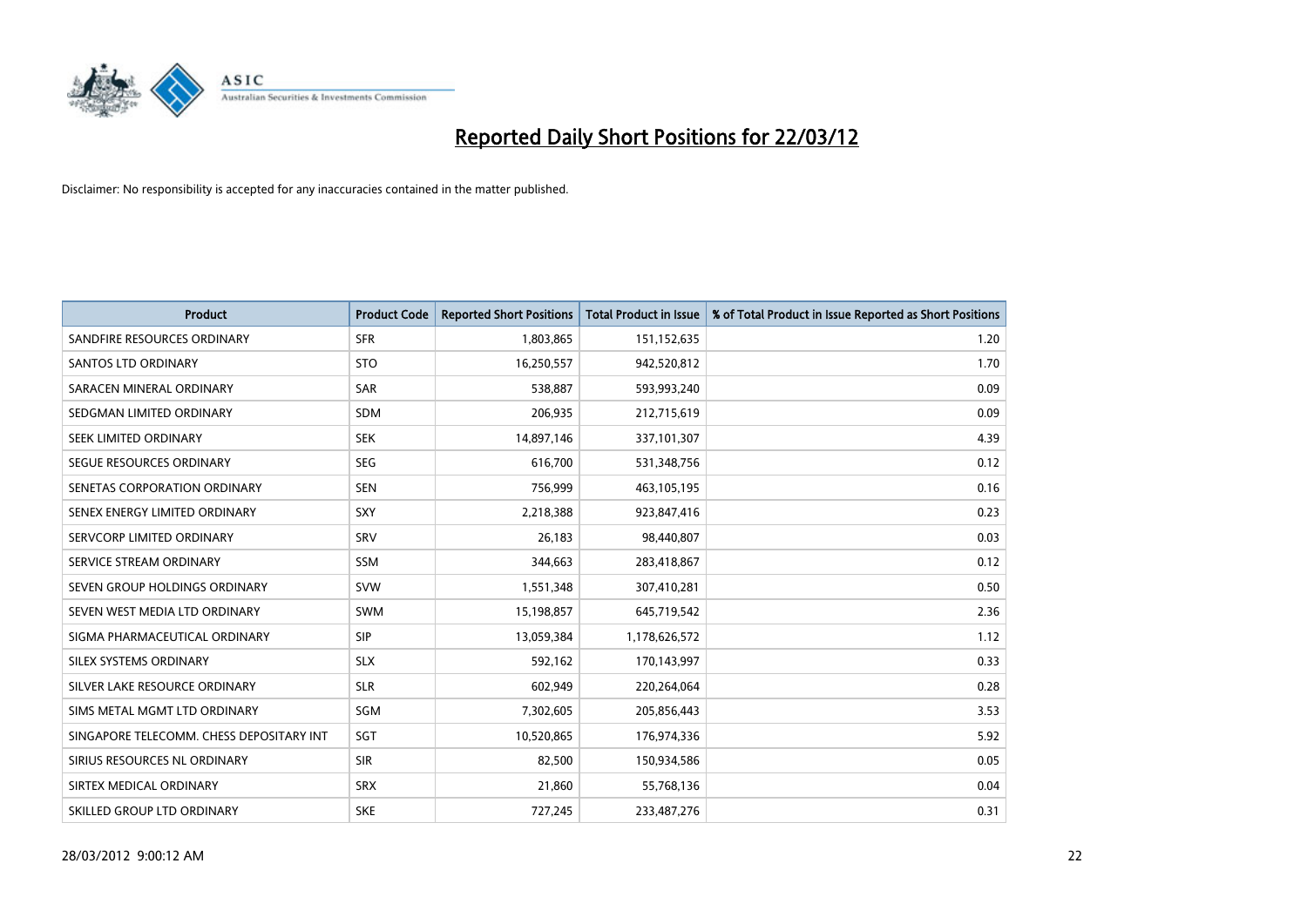

| <b>Product</b>                           | <b>Product Code</b> | <b>Reported Short Positions</b> | <b>Total Product in Issue</b> | % of Total Product in Issue Reported as Short Positions |
|------------------------------------------|---------------------|---------------------------------|-------------------------------|---------------------------------------------------------|
| SKY CITY ENTERTAIN, ORDINARY             | <b>SKC</b>          | 1,812,104                       | 576,958,340                   | 0.31                                                    |
| SMS MANAGEMENT, ORDINARY                 | <b>SMX</b>          | 621,033                         | 68,290,180                    | 0.90                                                    |
| SONIC HEALTHCARE ORDINARY                | <b>SHL</b>          | 4,760,214                       | 389,969,875                   | 1.24                                                    |
| SOUL PATTINSON (W.H) ORDINARY            | SOL                 | 287                             | 239,395,320                   | 0.00                                                    |
| SOUTH BOULDER MINES ORDINARY             | <b>STB</b>          | 122,371                         | 116,232,826                   | 0.10                                                    |
| SP AUSNET STAPLED SECURITIES             | <b>SPN</b>          | 2,413,920                       | 2,896,219,682                 | 0.07                                                    |
| SPARK INFRASTRUCTURE STAPLED NOTE & UNIT | SKI                 | 19,197,468                      | 1,326,734,264                 | 1.45                                                    |
| SPDR 200 FUND ETF UNITS                  | <b>STW</b>          | 8                               | 51,538,531                    | 0.00                                                    |
| SPECIALTY FASHION ORDINARY               | <b>SFH</b>          | 2,609,221                       | 192,086,121                   | 1.36                                                    |
| SPOTLESS GROUP LTD ORDINARY              | <b>SPT</b>          | 886,754                         | 265,454,407                   | 0.34                                                    |
| ST BARBARA LIMITED ORDINARY              | <b>SBM</b>          | 8,473,974                       | 325,615,389                   | 2.59                                                    |
| STANMORE COAL LTD ORDINARY               | <b>SMR</b>          | 17,231                          | 159,973,418                   | 0.01                                                    |
| STARPHARMA HOLDINGS ORDINARY             | SPL                 | 2,270,728                       | 280,772,451                   | 0.80                                                    |
| STH AMERICAN COR LTD ORDINARY            | SAY                 | 9,200                           | 257,785,604                   | 0.00                                                    |
| STHN CROSS MEDIA ORDINARY                | <b>SXL</b>          | 3,379,677                       | 704,594,449                   | 0.49                                                    |
| STOCKLAND UNITS/ORD STAPLED              | <b>SGP</b>          | 20,746,666                      | 2,282,906,147                 | 0.88                                                    |
| STRAITS RES LTD. ORDINARY                | <b>SRQ</b>          | 639,883                         | 373,496,141                   | 0.16                                                    |
| <b>STW COMMUNICATIONS ORDINARY</b>       | SGN                 | 287,848                         | 362,798,351                   | 0.08                                                    |
| SUNCORP GROUP LTD ORDINARY               | <b>SUN</b>          | 12,249,502                      | 1,286,600,980                 | 0.95                                                    |
| SUNDANCE ENERGY ORDINARY                 | <b>SEA</b>          | 506,423                         | 277,098,474                   | 0.19                                                    |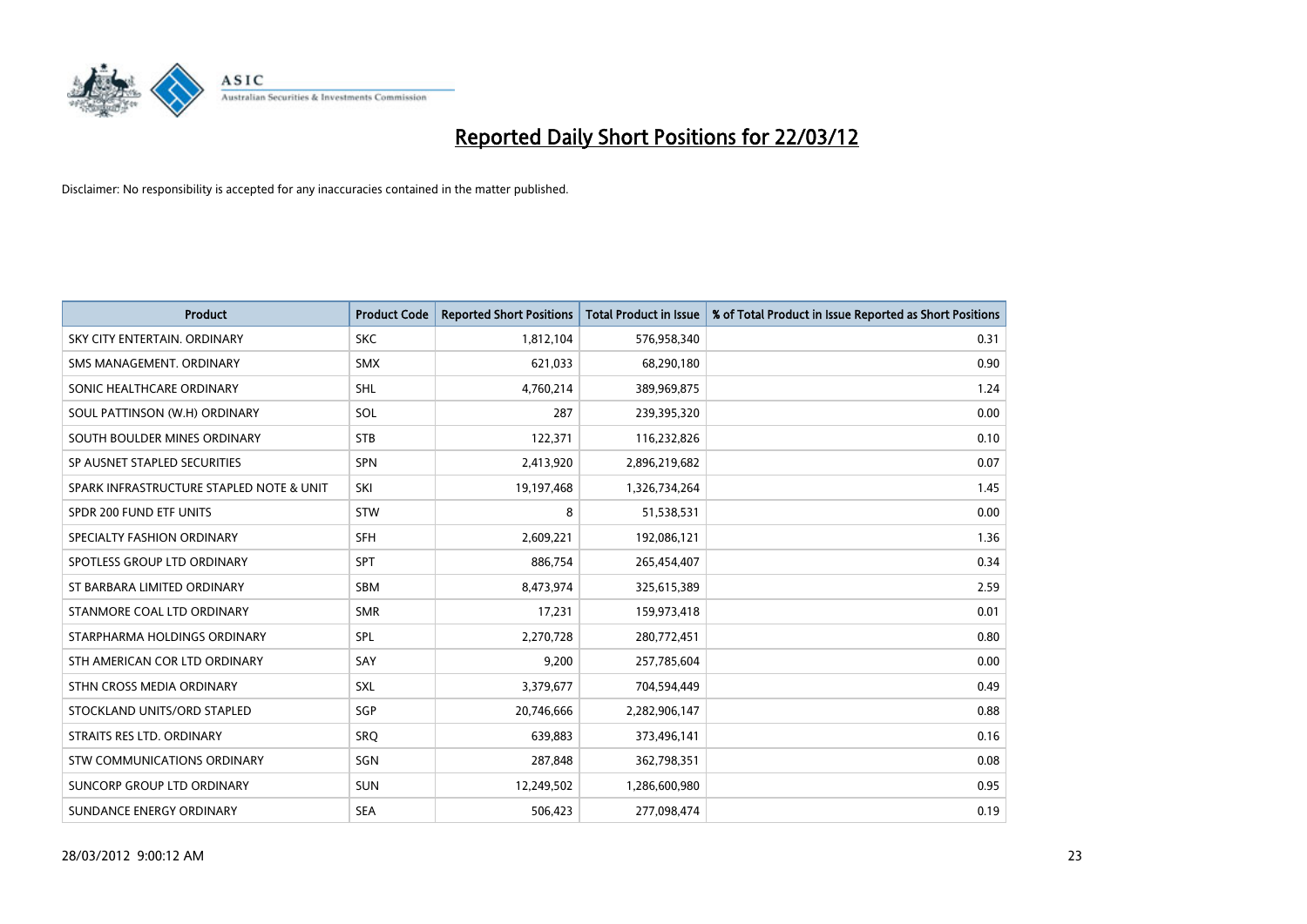

| <b>Product</b>                       | <b>Product Code</b> | <b>Reported Short Positions</b> | <b>Total Product in Issue</b> | % of Total Product in Issue Reported as Short Positions |
|--------------------------------------|---------------------|---------------------------------|-------------------------------|---------------------------------------------------------|
| SUNDANCE RESOURCES ORDINARY          | SDL                 | 7,540,412                       | 2,933,534,505                 | 0.25                                                    |
| SUNLAND GROUP LTD ORDINARY           | <b>SDG</b>          | 99,322                          | 201,578,526                   | 0.05                                                    |
| SUPER RET REP LTD ORDINARY           | SUL                 | 1,373,666                       | 195,004,593                   | 0.70                                                    |
| SWICK MINING ORDINARY                | <b>SWK</b>          | 1,548                           | 237,024,970                   | 0.00                                                    |
| SYD AIRPORT STAPLED US PROHIBIT.     | SYD                 | 5,023,798                       | 1,861,210,782                 | 0.27                                                    |
| SYMEX HOLDINGS ORDINARY              | <b>SYM</b>          | 6,633                           | 191,593,493                   | 0.00                                                    |
| <b>TABCORP HOLDINGS LTD ORDINARY</b> | <b>TAH</b>          | 12,154,869                      | 712,805,880                   | 1.70                                                    |
| <b>TALENT2 INTERNATION ORDINARY</b>  | <b>TWO</b>          | 7                               | 147,403,701                   | 0.00                                                    |
| TANAMI GOLD NL ORDINARY              | <b>TAM</b>          | 149,842                         | 261,132,677                   | 0.05                                                    |
| TAP OIL LIMITED ORDINARY             | <b>TAP</b>          | 2,848,028                       | 241,295,311                   | 1.17                                                    |
| TASSAL GROUP LIMITED ORDINARY        | <b>TGR</b>          | 74,617                          | 146,304,404                   | 0.04                                                    |
| TATTS GROUP LTD ORDINARY             | <b>TTS</b>          | 18,059,408                      | 1,340,770,798                 | 1.34                                                    |
| TELECOM CORPORATION ORDINARY         | <b>TEL</b>          | 6,922,556                       | 1,925,427,596                 | 0.36                                                    |
| TELSTRA CORPORATION, ORDINARY        | <b>TLS</b>          | 27,124,422                      | 12,443,074,357                | 0.20                                                    |
| TEN NETWORK HOLDINGS ORDINARY        | <b>TEN</b>          | 62,107,628                      | 1,045,236,720                 | 5.94                                                    |
| TERANGA GOLD CORP CDI 1:1            | <b>TGZ</b>          | 207,081                         | 155,865,666                   | 0.11                                                    |
| TEXON PETROLEUM LTD ORDINARY         | <b>TXN</b>          | 10,590                          | 242,539,848                   | 0.00                                                    |
| TFS CORPORATION LTD ORDINARY         | <b>TFC</b>          | 88,126                          | 279,621,829                   | 0.03                                                    |
| THAKRAL HOLDINGS GRP ORDINARY/UNIT   | <b>THG</b>          | 2                               | 585,365,014                   | 0.00                                                    |
| THE REJECT SHOP ORDINARY             | <b>TRS</b>          | 1,471,507                       | 26,071,170                    | 5.65                                                    |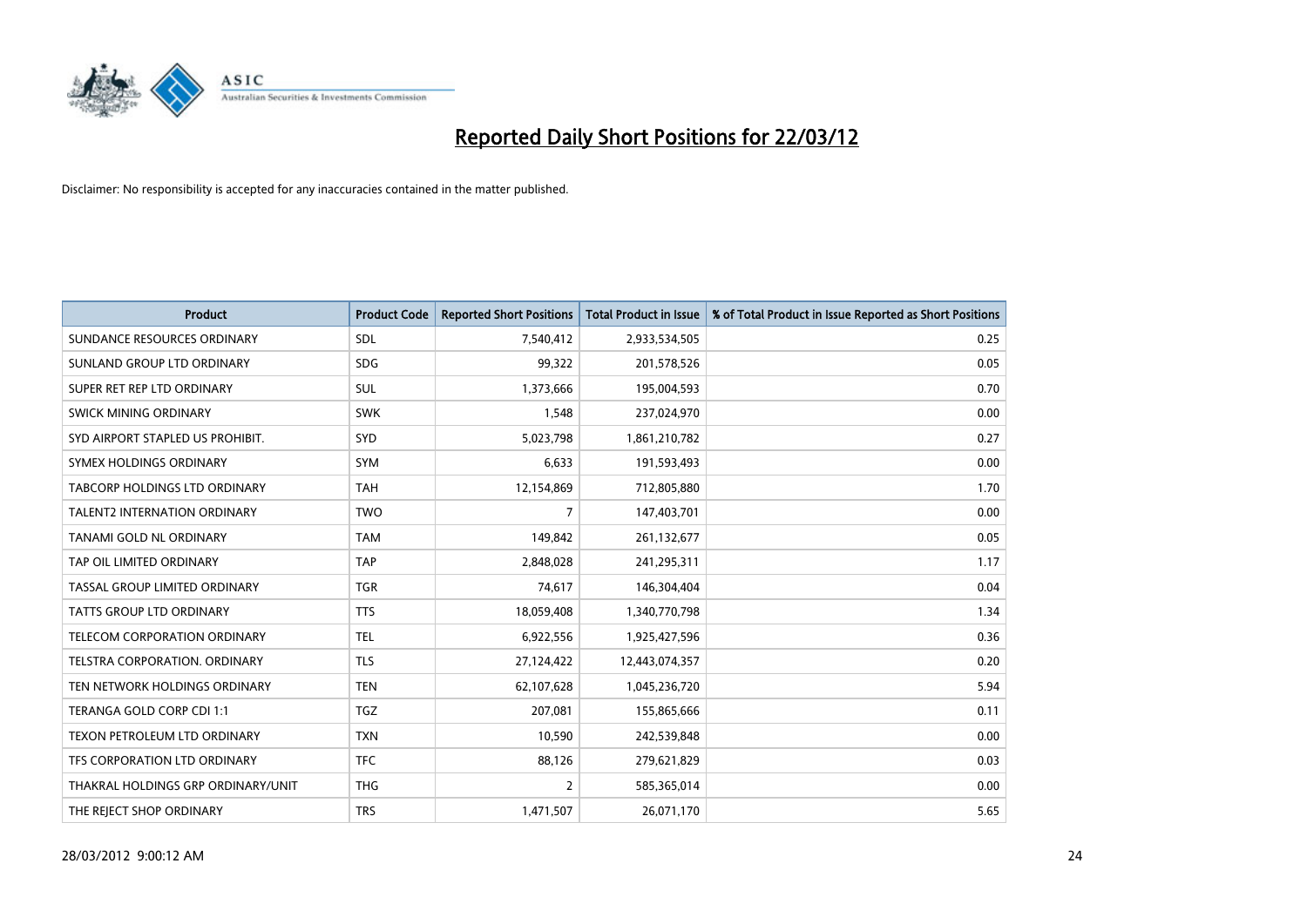

| <b>Product</b>                       | <b>Product Code</b> | <b>Reported Short Positions</b> | <b>Total Product in Issue</b> | % of Total Product in Issue Reported as Short Positions |
|--------------------------------------|---------------------|---------------------------------|-------------------------------|---------------------------------------------------------|
| THINKSMART LIMITED ORDINARY          | <b>TSM</b>          | 145,000                         | 138,432,658                   | 0.10                                                    |
| THOR MINING PLC CHESS DEPOSITARY 1:1 | <b>THR</b>          | 2.307                           | 222,489,120                   | 0.00                                                    |
| THORN GROUP LIMITED ORDINARY         | <b>TGA</b>          | 239,619                         | 146,374,703                   | 0.16                                                    |
| TIGER RESOURCES ORDINARY             | <b>TGS</b>          | 4,011,366                       | 671,948,102                   | 0.56                                                    |
| <b>TISHMAN SPEYER UNITS</b>          | <b>TSO</b>          | 39,052                          | 338,440,904                   | 0.01                                                    |
| TNG LIMITED ORDINARY                 | <b>TNG</b>          | 4,321                           | 344,611,705                   | 0.00                                                    |
| TOLL HOLDINGS LTD ORDINARY           | <b>TOL</b>          | 29,721,012                      | 717,133,875                   | 4.13                                                    |
| TORO ENERGY LIMITED ORDINARY         | <b>TOE</b>          | 435,303                         | 1,041,936,676                 | 0.04                                                    |
| <b>TOWER LIMITED ORDINARY</b>        | <b>TWR</b>          | 689,519                         | 266,371,322                   | 0.26                                                    |
| TOX FREE SOLUTIONS ORDINARY          | <b>TOX</b>          | 88,240                          | 114,563,108                   | 0.08                                                    |
| TPG TELECOM LIMITED ORDINARY         | <b>TPM</b>          | 1,256,007                       | 793,808,141                   | 0.16                                                    |
| <b>TRADE ME GROUP ORDINARY</b>       | <b>TME</b>          | 2,082                           | 395,745,510                   | 0.00                                                    |
| <b>TRANSACTION LTD ORDINARY</b>      | <b>TSN</b>          | 91,536                          | 1,780,064,679                 | 0.01                                                    |
| <b>TRANSFIELD SERVICES ORDINARY</b>  | <b>TSE</b>          | 4,130,366                       | 542,977,583                   | 0.76                                                    |
| TRANSPACIFIC INDUST, ORDINARY        | <b>TPI</b>          | 5,361,667                       | 1,578,209,025                 | 0.34                                                    |
| TRANSURBAN GROUP TRIPLE STAPLED SEC. | <b>TCL</b>          | 5,122,695                       | 1,458,321,112                 | 0.33                                                    |
| TREASURY WINE ESTATE ORDINARY        | <b>TWE</b>          | 16,048,653                      | 647,227,144                   | 2.47                                                    |
| TRINITY GROUP STAPLED SECURITIES     | <b>TCO</b>          | 3,419                           | 193,235,631                   | 0.00                                                    |
| TROY RESOURCES LTD ORDINARY          | <b>TRY</b>          | 194,628                         | 88,949,149                    | 0.21                                                    |
| UGL LIMITED ORDINARY                 | UGL                 | 4,882,828                       | 166,315,038                   | 2.93                                                    |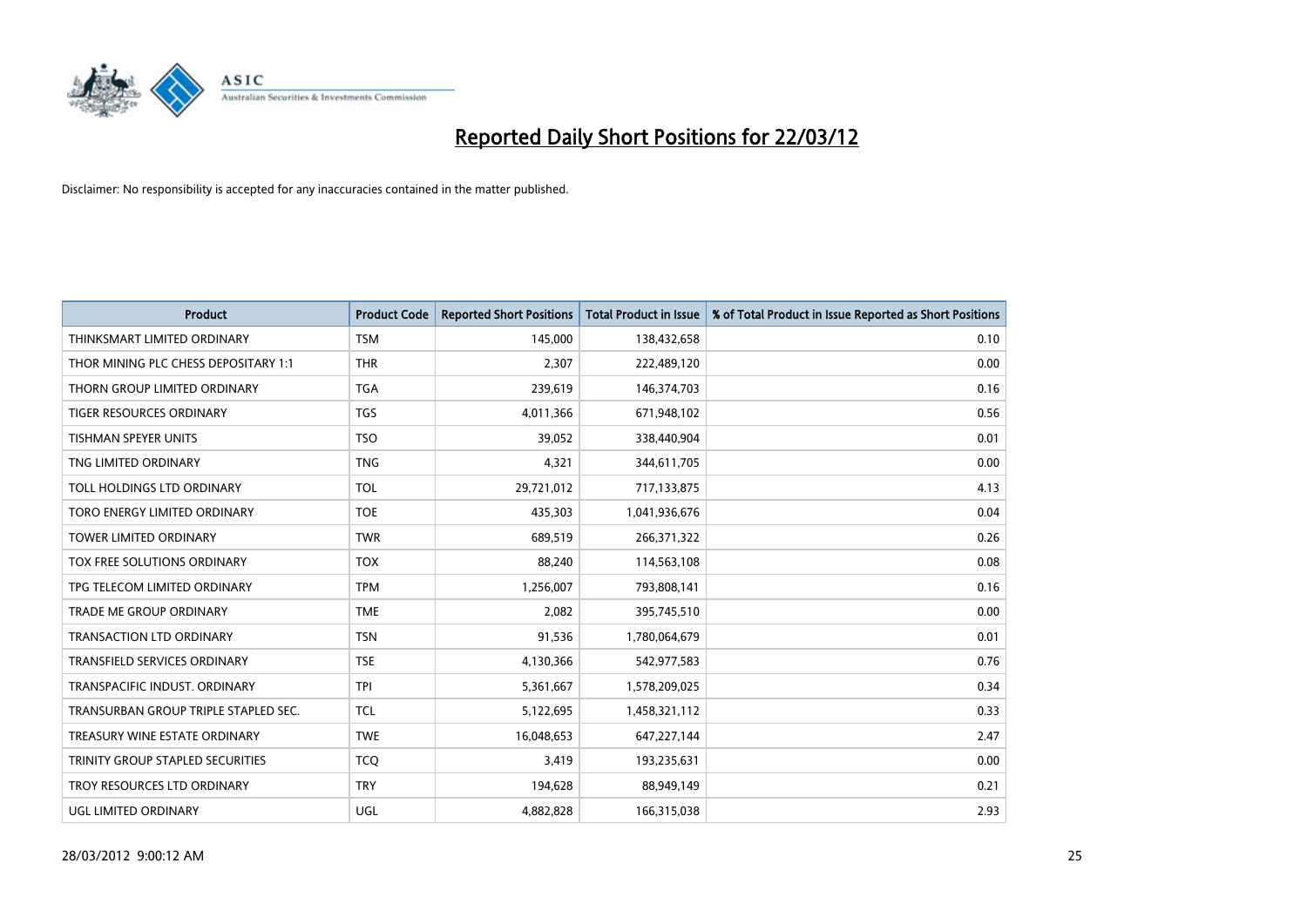

| <b>Product</b>                         | <b>Product Code</b> | <b>Reported Short Positions</b> | <b>Total Product in Issue</b> | % of Total Product in Issue Reported as Short Positions |
|----------------------------------------|---------------------|---------------------------------|-------------------------------|---------------------------------------------------------|
| UNILIFE CORPORATION CDI 6:1            | <b>UNS</b>          | 224,168                         | 263,797,950                   | 0.07                                                    |
| UXC LIMITED ORDINARY                   | <b>UXC</b>          | 2,070                           | 304,995,791                   | 0.00                                                    |
| <b>VDM GROUP LIMITED ORDINARY</b>      | <b>VMG</b>          | 11,116                          | 933,728,267                   | 0.00                                                    |
| <b>VENTURE MINERALS ORDINARY</b>       | <b>VMS</b>          | 259,422                         | 232,468,592                   | 0.11                                                    |
| <b>VIEW RESOURCES LTD ORDINARY</b>     | <b>VRE</b>          | 1,760                           | 881,953,670                   | 0.00                                                    |
| <b>VIRGIN AUS HLDG LTD ORDINARY</b>    | <b>VAH</b>          | 5,000,330                       | 2,210,197,600                 | 0.21                                                    |
| <b>VITA GROUP LTD ORDINARY</b>         | <b>VTG</b>          | 75,190                          | 142,499,800                   | 0.05                                                    |
| VITERRA INC CDI 1:1                    | <b>VTA</b>          | 3,837                           | 68,629,939                    | 0.01                                                    |
| VNGD ALL-WORLD EX-US CDI 1:1           | <b>VEU</b>          | 2,524                           | 990,776                       | 0.25                                                    |
| <b>WATPAC LIMITED ORDINARY</b>         | <b>WTP</b>          | 16,461                          | 184,332,526                   | 0.00                                                    |
| <b>WDS LIMITED ORDINARY</b>            | <b>WDS</b>          | 1,350                           | 144,740,614                   | 0.00                                                    |
| WEBIET LIMITED ORDINARY                | <b>WEB</b>          | 63,095                          | 72,584,641                    | 0.08                                                    |
| <b>WESFARMERS LIMITED ORDINARY</b>     | <b>WES</b>          | 28,699,777                      | 1,006,485,848                 | 2.85                                                    |
| WESFARMERS LIMITED PARTIALLY PROTECTED | <b>WESN</b>         | 4,071,031                       | 150,586,314                   | 2.71                                                    |
| <b>WESTERN AREAS NL ORDINARY</b>       | <b>WSA</b>          | 9,381,532                       | 179,735,899                   | 5.20                                                    |
| WESTERN DESERT RES. ORDINARY           | <b>WDR</b>          | 948                             | 218,719,203                   | 0.00                                                    |
| WESTFIELD GROUP ORD/UNIT STAPLED SEC   | <b>WDC</b>          | 16,490,792                      | 2,308,988,539                 | 0.69                                                    |
| WESTFIELD RETAIL TST UNIT STAPLED      | <b>WRT</b>          | 45,245,352                      | 3,054,166,195                 | 1.48                                                    |
| WESTPAC BANKING CORP ORDINARY          | <b>WBC</b>          | 53,319,603                      | 3,054,129,398                 | 1.71                                                    |
| WHITE ENERGY COMPANY ORDINARY          | <b>WEC</b>          | 2,943,990                       | 316,104,241                   | 0.93                                                    |